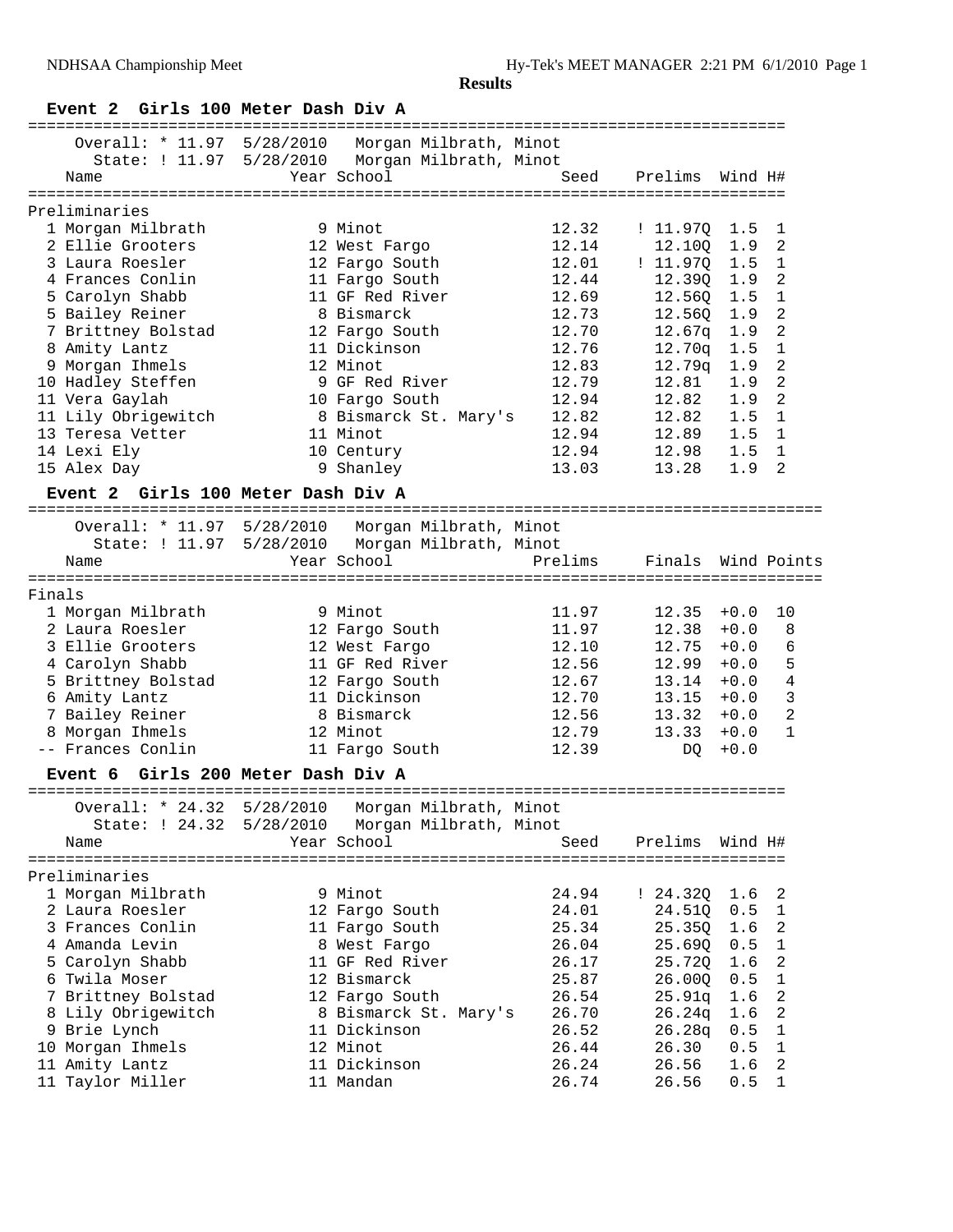|        |                                                       |           |                        | <b>Results</b>             |          |             |                |
|--------|-------------------------------------------------------|-----------|------------------------|----------------------------|----------|-------------|----------------|
|        | Event 6 Girls 200 Meter Dash Div A                    |           |                        |                            |          |             |                |
|        | 13 McKenzie Enderson                                  |           | 10 Bismarck            | 27.15                      | 26.69    | 1.6         | $\overline{2}$ |
|        | Event 6 Girls 200 Meter Dash Div A                    |           |                        |                            |          |             |                |
|        |                                                       |           |                        |                            |          |             |                |
|        | Overall: * 24.32 5/28/2010                            |           | Morgan Milbrath, Minot |                            |          |             |                |
|        | State: ! 24.32 5/28/2010                              |           |                        | Morgan Milbrath, Minot     |          |             |                |
|        | Name                                                  |           | Year School            | Prelims                    | Finals   |             | Wind Points    |
| Finals |                                                       |           |                        |                            |          |             |                |
|        | 1 Laura Roesler                                       |           | 12 Fargo South         | 24.51                      | 24.90    | $+0.0$      | 10             |
|        | 2 Morgan Milbrath                                     |           | 9 Minot                | 24.32                      | 25.07    | $+0.0$      | 8              |
|        | 3 Frances Conlin                                      |           | 11 Fargo South         | 25.35                      | 26.20    | $+0.0$      | 6              |
|        | 4 Carolyn Shabb                                       |           | 11 GF Red River        | 25.72                      | 26.69    | $+0.0$      | 5              |
|        | 5 Amanda Levin                                        |           | 8 West Fargo           | 25.69                      | 26.74    | $+0.0$      | 4              |
|        | 6 Brittney Bolstad                                    |           | 12 Fargo South         | 25.91                      | 26.94    | $+0.0$      | 3              |
|        | 7 Brie Lynch                                          |           | 11 Dickinson           | 26.28                      | 27.25    | $+0.0$      | $\overline{a}$ |
|        | 8 Twila Moser                                         |           | 12 Bismarck            | 26.00                      | 27.32    | $+0.0$      | $\mathbf{1}$   |
|        | 9 Lily Obrigewitch                                    |           | 8 Bismarck St. Mary's  | 26.24                      | 27.78    | $+0.0$      |                |
|        | Event 10 Girls 400 Meter Dash Div A                   |           |                        |                            |          |             |                |
|        |                                                       |           |                        |                            |          |             |                |
|        | Overall: * 55.10 5/22/2009 Laura Roesler, Fargo South |           |                        |                            |          |             |                |
|        | State: ! 55.10                                        | 5/22/2009 | Year School            | Laura Roesler, Fargo South |          |             |                |
|        | Name<br>===================                           |           |                        | Seed                       | Prelims  | H#          |                |
|        | Preliminaries                                         |           |                        |                            |          |             |                |
|        | 1 Morgan Milbrath                                     |           | 9 Minot                | 56.27                      | 55.450   | 2           |                |
|        | 2 Laura Roesler                                       |           | 12 Fargo South         | 54.34                      | 56.020   | 1           |                |
|        | 3 Frances Conlin                                      |           | 11 Fargo South         | 58.74                      | 58.500   | 2           |                |
|        | 4 Regina Nyanfor                                      |           | 9 Fargo North          | 1:00.14                    | 59.940   | 1           |                |
|        | 5 Brie Lynch                                          |           | 11 Dickinson           | 1:00.46                    | 59.600   | 2           |                |
|        | 6 Chelsea Peterson                                    |           | 8 Mandan               | 59.88                      | 1:00.450 | $\mathbf 1$ |                |
|        | 7 Erin Valenti                                        |           | 11 Fargo South         | 1:01.25                    | 1:00.05q | 2           |                |
|        | 8 Caitlyn Carlson                                     |           | 9 Bismarck             | 1:00.51                    | 1:00.06q | 2           |                |
|        | 9 Kelsey Braunberger                                  |           | 12 Minot               | 1:00.61                    | 1:00.69q | 1           |                |
|        | 10 Erin Wysocki                                       |           | 11 GF Red River        | 1:00.94                    | 1:01.31  | 1           |                |
|        | 11 Keana Karnopp                                      |           | 9 West Fargo           | 1:01.33                    | 1:01.56  | 1           |                |
|        | 12 Paige Rygg                                         |           | 12 Fargo South         | 1:03.58                    | 1:01.72  | $\mathbf 1$ |                |
|        | 13 Jaime VanderVorste                                 |           | 10 Minot               | 1:01.72                    | 1:01.76  | 2           |                |
|        | 14 Jessica Lindsay                                    |           | 11 GF Central          | 1:00.97                    | 1:02.54  | 2           |                |
|        | 15 Ariel Edwards                                      |           | 12 Wahpeton            | 1:01.45                    | 1:03.09  | 2           |                |
|        | 16 MacKayla Feeney                                    |           | 9 Bismarck             | 1:02.08                    | 1:04.18  | 1           |                |
|        | Event 10 Girls 400 Meter Dash Div A                   |           |                        |                            |          |             |                |
|        | Overall: * 55.10 5/22/2009 Laura Roesler, Fargo South |           |                        |                            |          |             |                |
|        | State: ! 55.10 5/22/2009 Laura Roesler, Fargo South   |           |                        |                            |          |             |                |
|        | Name                                                  |           | Year School            | Prelims                    | Finals   | Points      |                |
|        |                                                       |           |                        |                            |          |             |                |
| Finals |                                                       |           |                        |                            |          |             |                |
|        | 1 Laura Roesler                                       |           | 12 Fargo South         | 56.02                      | 53.25!   | 10          |                |
|        | 2 Morgan Milbrath                                     |           | 9 Minot                | 55.45                      | 53.31!   | 8           |                |
|        | 3 Frances Conlin                                      |           | 11 Fargo South         | 58.50                      | 58.56    | 6           |                |
|        | 4 Regina Nyanfor                                      |           | 9 Fargo North          | 59.94                      | 59.41    | 5           |                |
|        | 5 Erin Valenti                                        |           | 11 Fargo South         | 1:00.05                    | 59.61    | 4           |                |
|        | 6 Brie Lynch                                          |           | 11 Dickinson           | 59.60                      | 59.85    | 3           |                |
|        | 7 Caitlyn Carlson                                     |           | 9 Bismarck             | 1:00.06                    | 1:00.22  | 2           |                |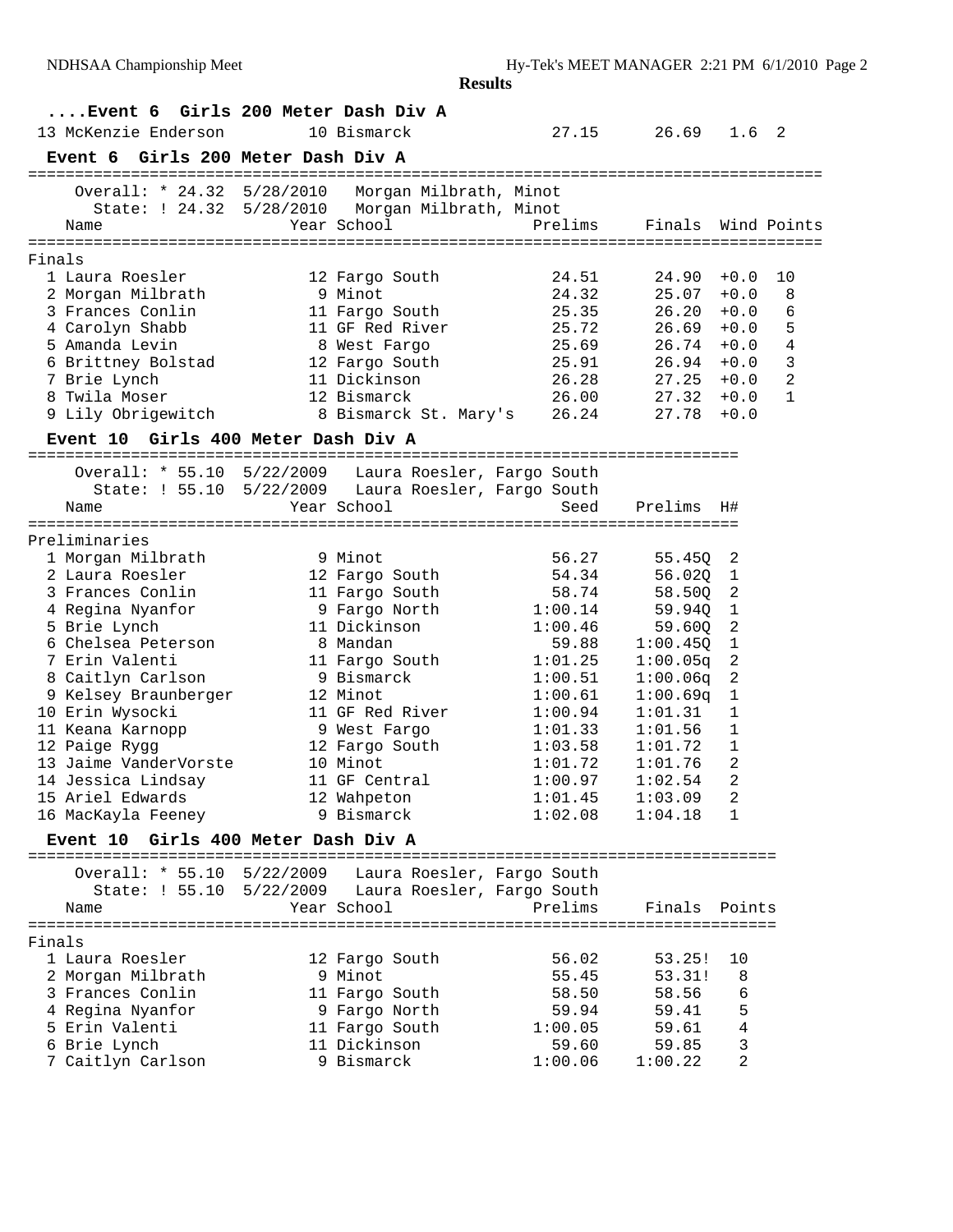| 8 Chelsea Peterson<br>9 Kelsey Braunberger<br>Event 14 Girls 800 Meter Run Div A                                                                                                                                                                                                                                                                                                                                               | Event 10 Girls 400 Meter Dash Div A<br>8 Mandan<br>12 Minot                                                                                                                                                                                                                                                        | 1:00.45<br>1:00.69                                                                                                                                                                                                       | 1:00.87<br>1:00.97                                                                                                                                                                                                       | 1                                                             |
|--------------------------------------------------------------------------------------------------------------------------------------------------------------------------------------------------------------------------------------------------------------------------------------------------------------------------------------------------------------------------------------------------------------------------------|--------------------------------------------------------------------------------------------------------------------------------------------------------------------------------------------------------------------------------------------------------------------------------------------------------------------|--------------------------------------------------------------------------------------------------------------------------------------------------------------------------------------------------------------------------|--------------------------------------------------------------------------------------------------------------------------------------------------------------------------------------------------------------------------|---------------------------------------------------------------|
| Overall: * 2:10.78 2008<br>State: ! 2:10.78<br>Name                                                                                                                                                                                                                                                                                                                                                                            | Laura Roesler, Fargo South<br>2008<br>Laura Roesler, Fargo South<br>Year School                                                                                                                                                                                                                                    | Seed                                                                                                                                                                                                                     | Finals                                                                                                                                                                                                                   | Points                                                        |
| 1 Laura Roesler<br>2 Ellie Grooters<br>3 Jessica Lindsay<br>4 Kayla Schuh<br>5 Erin Valenti<br>6 Alison Allmer<br>7 Nikki Huelsman<br>8 Taylor Baumler<br>9 Brecca Wahlund<br>10 Maggi Ferry<br>11 Andie Sarafolean<br>12 Sam Huether<br>13 Christine Baltezore<br>14 Jaime VanderVorste<br>15 Sydney Pladson<br>16 Zoe Schreiner<br>17 Ashley Brey<br>18 Alissa Mears<br>Event 18 Girls 1600 Meter Run Div A                  | 12 Fargo South<br>12 West Fargo<br>11 GF Central<br>12 Bismarck<br>11 Fargo South<br>9 Jamestown<br>12 Century<br>8 Shanley<br>11 Minot<br>11 GF Red River<br>8 Fargo North<br>9 Minot<br>9 West Fargo<br>10 Minot<br>8 Fargo North<br>9 GF Red River<br>12 Minot<br>10 West Fargo                                 | 2:05.76<br>2:17.96<br>2:19.72<br>2:20.58<br>2:20.07<br>2:22.14<br>2:23.50<br>2:23.50<br>2:20.82<br>2:25.06<br>2:22.31<br>2:23.47<br>2:23.14<br>2:23.99<br>2:28.78<br>2:22.75<br>2:24.07<br>2:19.04                       | 2:17.64<br>2:21.97<br>2:22.50<br>2:23.27<br>2:24.25<br>2:24.76<br>2:25.21<br>2:25.24<br>2:25.29<br>2:25.80<br>2:26.78<br>2:26.79<br>2:28.01<br>2:28.03<br>2:28.21<br>2:29.51<br>2:32.69<br>2:36.88                       | 10<br>8<br>6<br>5<br>4<br>3<br>$\overline{2}$<br>$\mathbf{1}$ |
| Overall: * 4:44.44 1993<br>State: ! 4:44.44<br>Name                                                                                                                                                                                                                                                                                                                                                                            | Becki Wells, Dickinson<br>1993 Becki Wells, Dickinson<br>Year School                                                                                                                                                                                                                                               | Seed                                                                                                                                                                                                                     | Finals                                                                                                                                                                                                                   | Points                                                        |
| 1 Brecca Wahlund<br>2 Tarin Lachowitzer<br>3 Alex Backlund<br>4 Tessa Haussler<br>5 Christine Baltezore<br>6 Jessica Lindsay<br>7 Alison Allmer<br>8 Brooklyn Beehler<br>9 Alicia Fettig<br>10 Megan Sanford<br>11 Keisha Schock<br>12 Christa Lysne<br>13 Taylor Pintar<br>14 Jessica Rosenau<br>15 Alana Fischer<br>16 Melissa Uhrich<br>17 Whitney Harrison<br>18 Jessica Mastel<br>19 Rachel Wingenbach<br>20 Alissa Mears | 11 Minot<br>10 Fargo South<br>8 Shanley<br>10 Bismarck<br>9 West Fargo<br>11 GF Central<br>9 Jamestown<br>11 Bismarck<br>10 Century<br>11 Century<br>9 Century<br>9 Devils Lake<br>12 Bismarck<br>9 West Fargo<br>11 Bismarck St. Mary's<br>10 Century<br>12 Williston<br>8 Wahpeton<br>10 Mandan<br>10 West Fargo | 5:04.56<br>5:15.70<br>5:15.06<br>5:15.72<br>5:23.59<br>5:25.94<br>5:15.99<br>5:25.26<br>5:22.35<br>5:27.47<br>5:27.14<br>5:31.23<br>5:23.32<br>5:21.14<br>5:25.86<br>5:26.24<br>5:23.64<br>5:32.12<br>5:25.84<br>5:21.90 | 5:10.71<br>5:14.70<br>5:16.71<br>5:17.33<br>5:17.43<br>5:21.10<br>5:23.31<br>5:26.75<br>5:31.39<br>5:33.04<br>5:34.55<br>5:34.62<br>5:35.08<br>5:36.04<br>5:39.51<br>5:41.73<br>5:42.50<br>5:43.76<br>5:51.70<br>5:52.07 | 10<br>8<br>6<br>5<br>$\overline{4}$<br>3<br>$\sqrt{2}$<br>1   |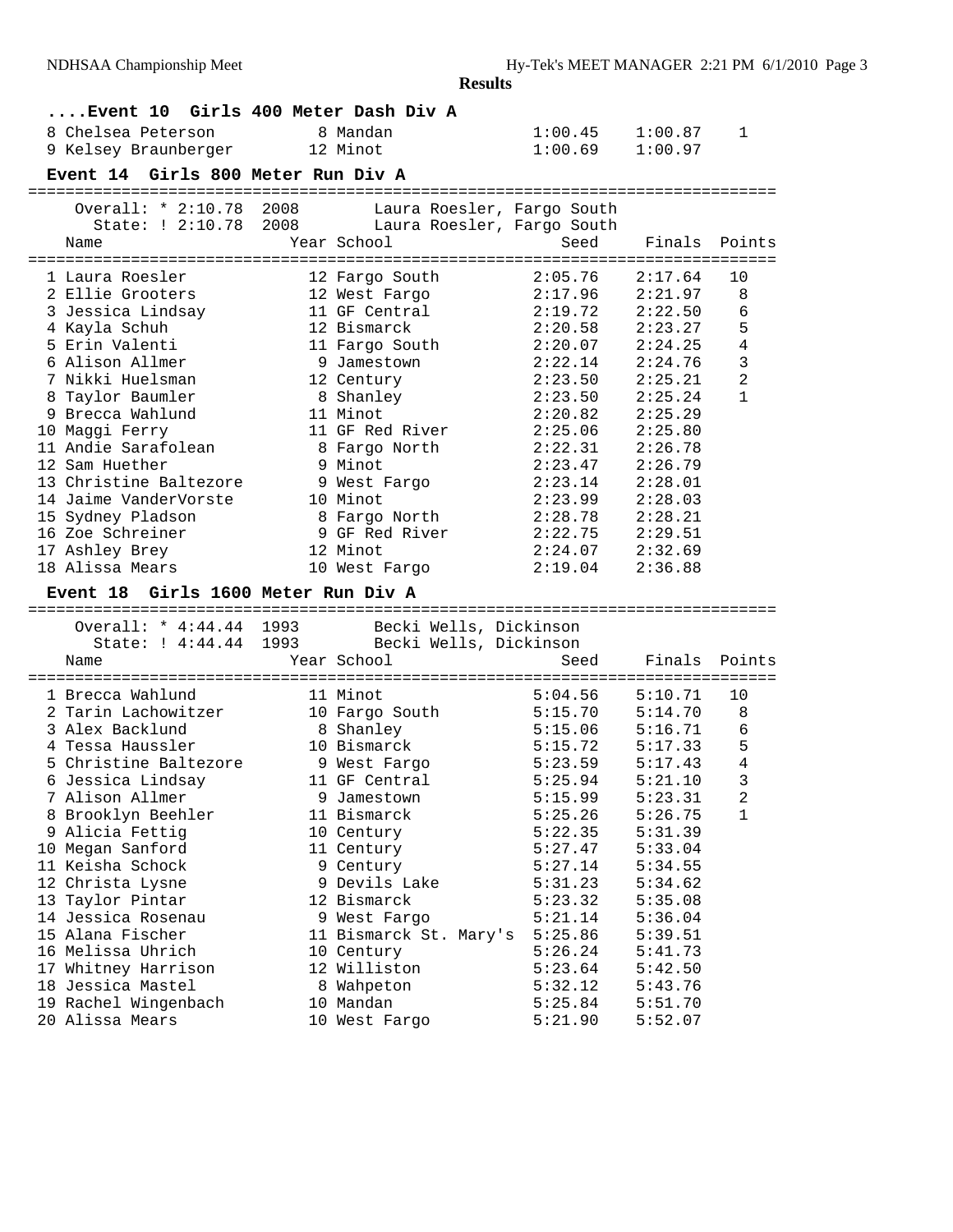# **Event 22 Girls 3200 Meter Run Div A**

|        | Overall: * 10:36.95 2004               |      |                    | Krista Anderson, Benson County            |                 |                |                |
|--------|----------------------------------------|------|--------------------|-------------------------------------------|-----------------|----------------|----------------|
|        | State: ! 10:37.14 2000                 |      | Carly Emil, Mandan |                                           |                 |                |                |
|        | Name                                   |      | Year School        | Seed                                      | Finals Points   |                |                |
|        |                                        |      |                    |                                           |                 |                |                |
|        | 1 Brecca Wahlund                       |      | 11 Minot           | 11:08.84                                  | 11:07.65        | 10             |                |
|        | 2 Tarin Lachowitzer                    |      | 10 Fargo South     | 11:34.01                                  | 11:20.04        | 8              |                |
|        | 3 Alex Backlund                        |      | 8 Shanley          | 11:25.56                                  | 11:21.11        | 6              |                |
|        | 4 Christine Baltezore                  |      | 9 West Fargo       | 11:34.75                                  | 11:22.00        | 5              |                |
|        | 5 Alicia Fettig                        |      | 10 Century         | 11:42.75                                  | 11:37.90        | $\overline{4}$ |                |
|        | 6 Tessa Haussler                       |      | 10 Bismarck        | 11:33.55                                  | 11:39.91        | 3              |                |
|        | 7 Jessica Rosenau                      |      | 9 West Fargo       | 11:45.19                                  | 11:45.32        | $\overline{c}$ |                |
|        | 8 Brooklyn Beehler                     |      | 11 Bismarck        | 11:45.40                                  | 11:49.20        | $\mathbf{1}$   |                |
|        | 9 Alana Fischer                        |      |                    | 11 Bismarck St. Mary's 11:48.56           | 12:02.50        |                |                |
|        | 10 Megan Sanford                       |      | 11 Century         | 12:09.81                                  | 12:06.04        |                |                |
|        | 11 Samantha Swenson                    |      | 8 Fargo North      | 12:00.28                                  | 12:08.63        |                |                |
|        | 12 Keisha Schock                       |      | 9 Century          | 12:03.88                                  | 12:09.48        |                |                |
|        | 13 Andrea Markwart                     |      | 11 Century         | 12:03.97                                  | 12:14.30        |                |                |
|        | 14 Melissa Uhrich                      |      | 10 Century         | 12:00.94                                  | 12:19.85        |                |                |
|        | 15 Brooke Grooters                     |      | 9 West Fargo       | 11:53.08                                  | 12:26.21        |                |                |
|        | 16 Kayla Wald                          |      | 9 Bismarck         | 12:15.06                                  | 12:47.01        |                |                |
|        | 17 Alicia Swenson                      |      | 8 Fargo North      | 12:01.84                                  | 13:18.81        |                |                |
|        | -- Taylor Pintar                       |      | 12 Bismarck        | 11:43.90                                  | DNF             |                |                |
|        | Event 25 Girls 100 Meter Hurdles Div A |      |                    |                                           |                 |                |                |
|        | Overall: * 14.33 2005                  |      |                    | Whitney Carlson, Carrington               |                 |                |                |
|        | State: ! 14.56                         | 2005 |                    | McKenzie Mehlisch, Fargo South            |                 |                |                |
|        | Name                                   |      | Year School        | Seed                                      | Prelims Wind H# |                |                |
|        |                                        |      |                    |                                           |                 |                |                |
|        | Preliminaries                          |      |                    |                                           |                 |                |                |
|        | 1 Ellie Grooters                       |      | 12 West Fargo      | 14.71                                     | 14.67Q          | 3.2            | 2              |
|        | 2 Twila Moser                          |      | 12 Bismarck        | 14.92                                     | 14.87Q          | 1.5            | $\mathbf{1}$   |
|        | 3 Greta Zietz                          |      | 12 Fargo South     | 15.63                                     | 15.63Q          | 1.5            | $\overline{1}$ |
|        | 4 Chelsey Yantzer                      |      | 12 Bismarck        | 16.04                                     | 16.01Q          | 3.2            | $\overline{2}$ |
|        | 5 Taylor Vasichek                      |      | 11 Mandan          | 15.82                                     | 16.100          | 1.5            | $\overline{1}$ |
|        | 6 Kara Froelich                        |      | 11 Dickinson       | 15.64                                     | 16.31Q          | 3.2            | $\overline{2}$ |
|        | 7 Lindsey Klug                         |      | 9 Fargo South      | 16.17                                     | 16.50q          | 3.2            | $\overline{2}$ |
|        | 8 Murphi Goodall                       |      | 12 Dickinson       | 16.54                                     | 16.51q          | 3.2            | 2              |
|        | 9 Jill Gustafson                       |      | 11 West Fargo      | 16.34                                     | 16.58q          | 1.5            | 1              |
|        | 10 DelRay Audet                        |      | 10 Minot           | 16.48                                     | 16.82           | 1.5            | $\mathbf{1}$   |
|        | 11 Tessa Delzer                        |      | 10 Century         | 16.64                                     | 16.94           | 3.2            | 2              |
|        | 12 Sydney Bork                         |      | 10 Fargo South     | 17.25                                     | 17.20           | 1.5            | $\mathbf{1}$   |
|        | 13 Rachel Todhunter                    |      | 10 GF Red River    | 17.32                                     | 17.99           | 1.5            | - 1            |
|        | Event 25 Girls 100 Meter Hurdles Div A |      |                    |                                           |                 |                |                |
|        |                                        |      |                    |                                           |                 |                |                |
|        | Overall: * 14.33 2005                  | 2005 |                    | Whitney Carlson, Carrington               |                 |                |                |
|        | State: ! 14.56                         |      | Year School        | McKenzie Mehlisch, Fargo South<br>Prelims |                 |                |                |
|        | Name                                   |      |                    |                                           | Finals          |                | Wind Points    |
| Finals |                                        |      |                    |                                           |                 |                |                |
|        | 1 Ellie Grooters                       |      | 12 West Fargo      | 14.67                                     | 14.92           | $+0.0$         | 10             |
|        | 2 Twila Moser                          |      | 12 Bismarck        | 14.87                                     | 15.10           | $+0.0$         | 8              |
|        | 3 Chelsey Yantzer                      |      | 12 Bismarck        | 16.01                                     | 16.38           | $+0.0$         | 6              |
|        | 4 Kara Froelich                        |      | 11 Dickinson       | 16.31                                     | 16.82           | $+0.0$         | 5              |
|        | 5 Taylor Vasichek                      |      | 11 Mandan          | 16.10                                     | 16.96           | $+0.0$         | 4              |

6 Greta Zietz 12 Fargo South 15.63 17.03 +0.0 3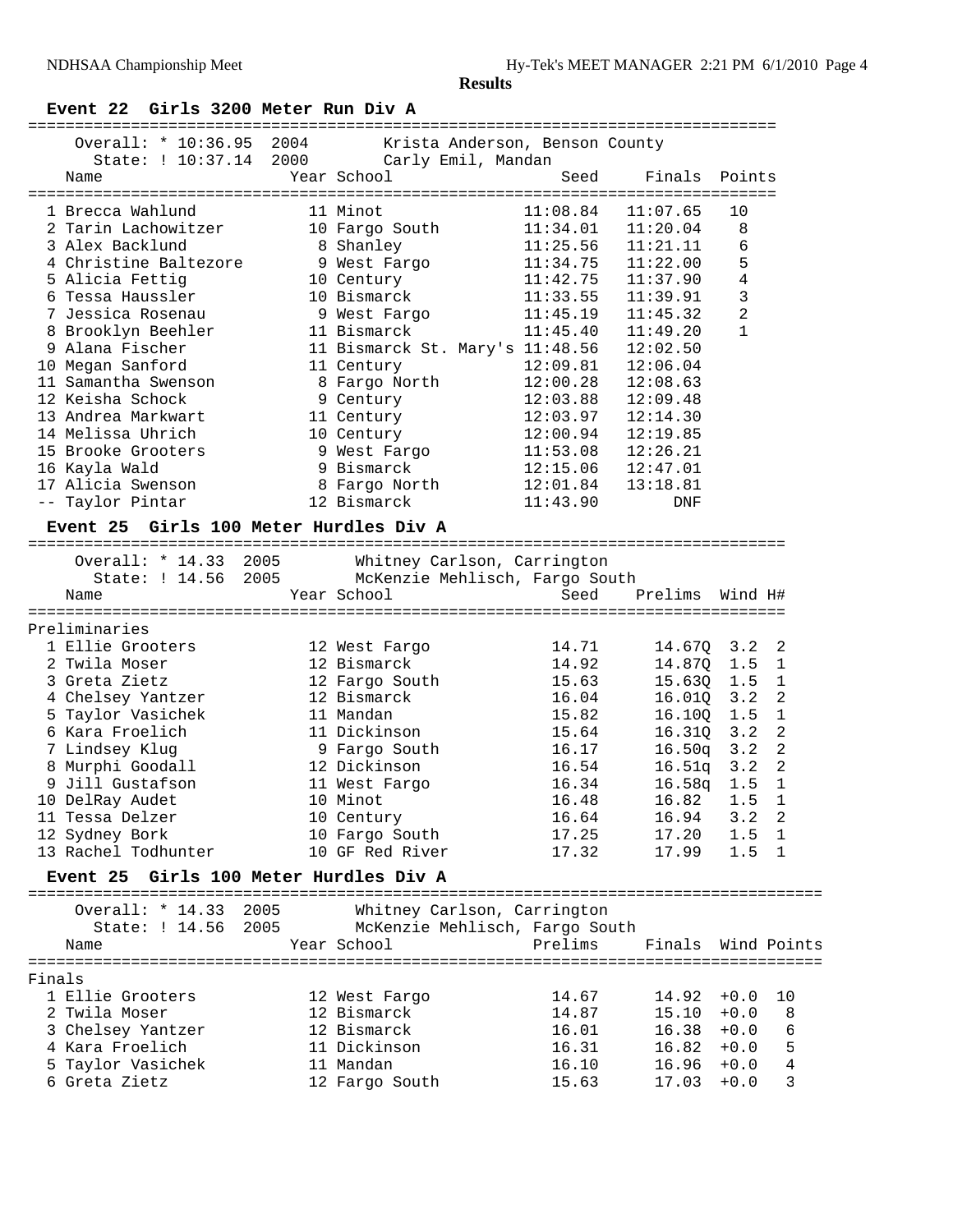|        | Event 25 Girls 100 Meter Hurdles Div A      |           |                               |                                                     |                  |                  |              |
|--------|---------------------------------------------|-----------|-------------------------------|-----------------------------------------------------|------------------|------------------|--------------|
|        | 7 Jill Gustafson                            |           | 11 West Fargo                 | 16.58                                               | 17.06            | $+0.0$           | 2            |
|        | 8 Murphi Goodall                            |           | 12 Dickinson                  | 16.51                                               | 17.08            | $+0.0$           | $\mathbf{1}$ |
|        | 9 Lindsey Klug                              |           | 9 Fargo South                 | 16.50                                               | 17.23            | $+0.0$           |              |
|        | Event 30                                    |           | Girls 300 Meter Hurdles Div A |                                                     |                  |                  |              |
|        |                                             |           |                               |                                                     |                  |                  |              |
|        | Overall: * 42.26 2006                       |           |                               | Whitney Carlson, Carrington                         |                  |                  |              |
|        |                                             |           |                               | State: ! 42.51 5/28/2010 Ellie Grooters, West Fargo |                  |                  |              |
|        | Name                                        |           | Year School                   | Seed                                                | Prelims          | H#               |              |
|        |                                             |           |                               |                                                     |                  |                  |              |
|        | Preliminaries<br>1 Ellie Grooters           |           |                               | 43.82                                               |                  |                  |              |
|        | 2 Twila Moser                               |           | 12 West Fargo<br>12 Bismarck  | 44.71                                               | 43.32Q<br>45.46Q | 1<br>2           |              |
|        | 3 Jess Herauf                               |           | 11 Dickinson                  | 45.21                                               | 45.54Q           | 2                |              |
|        | 4 Chelsea Peterson                          |           | 8 Mandan                      | 45.87                                               | 46.31Q           | $\overline{1}$   |              |
|        | 5 Kara Froelich                             |           | 11 Dickinson                  | 46.98                                               | 46.890           | $\mathbf{1}$     |              |
|        | 6 Chelsey Yantzer                           |           | 12 Bismarck                   | 47.75                                               | 47.340           | $\boldsymbol{2}$ |              |
|        | 7 Taylor Vasichek                           |           | 11 Mandan                     | 48.16                                               | 47.22q           | 1                |              |
|        | 8 Jessica Dirk                              |           | 11 Mandan                     | 47.68                                               | 47.87q           | $\overline{c}$   |              |
|        | 9 Sam Huether                               |           | 9 Minot                       | 48.06                                               | 48.09q           | 2                |              |
|        | 10 DelRay Audet                             |           | 10 Minot                      | 47.73                                               | 48.31            | 1                |              |
|        | 11 Rachel Todhunter                         |           | 10 GF Red River               | 48.20                                               | 48.72            | 1                |              |
|        | 12 Sophi Simonson                           |           | 9 Fargo North                 | 49.88                                               | 48.74            | 2                |              |
|        | 13 Sydney Bork                              |           | 10 Fargo South                | 50.47                                               | 48.78            | $\mathbf{1}$     |              |
|        | 14 Julia Jordan                             |           | 8 Shanley                     | 49.46                                               | 48.97            | $\mathbf{1}$     |              |
|        | 15 Jill Gustafson                           |           | 11 West Fargo                 | 49.81                                               | 49.36            | $\mathbf{2}$     |              |
|        | 16 Kaitlyn Bowers                           |           | 8 Mandan                      | 48.77                                               | 50.57            | 2                |              |
|        | <b>Event 30</b>                             |           | Girls 300 Meter Hurdles Div A |                                                     |                  |                  |              |
|        |                                             |           |                               |                                                     |                  |                  |              |
|        | Overall: * 42.26 2006                       |           |                               | Whitney Carlson, Carrington                         |                  |                  |              |
|        | State: ! 42.51 5/28/2010                    |           |                               | Ellie Grooters, West Fargo                          |                  |                  |              |
|        | Name                                        |           | Year School                   | Prelims                                             | Finals           | Points           |              |
|        |                                             |           |                               |                                                     |                  |                  |              |
| Finals |                                             |           |                               |                                                     |                  |                  |              |
|        | 1 Ellie Grooters                            |           | 12 West Fargo                 | 43.32                                               | 42.51!           | 10               |              |
|        | 2 Twila Moser                               |           | 12 Bismarck                   | 45.46                                               | 45.35            | 8                |              |
|        | 3 Jess Herauf                               |           | 11 Dickinson                  | 45.54                                               | 45.76            | 6                |              |
|        | 4 Kara Froelich                             |           | 11 Dickinson                  | 46.89                                               | 46.16            | 5                |              |
|        | 5 Chelsea Peterson                          |           | 8 Mandan                      | 46.31                                               | 46.23            | 4<br>3           |              |
|        | 6 Chelsey Yantzer                           |           | 12 Bismarck<br>9 Minot        | 47.34                                               | 46.53            |                  |              |
|        | 7 Sam Huether<br>8 Taylor Vasichek          |           | 11 Mandan                     | 48.09<br>47.22                                      | 47.19<br>47.22   | 2<br>1           |              |
|        | 9 Jessica Dirk                              |           | 11 Mandan                     | 47.87                                               | 47.44            |                  |              |
|        |                                             |           |                               |                                                     |                  |                  |              |
|        | Event 34 Girls 4x100 Meter Relay Div A      |           |                               |                                                     |                  |                  |              |
|        | Overall: * 48.76                            | 5/28/2010 |                               | Bismarck, Bismarck                                  |                  |                  |              |
|        |                                             |           |                               | K Friedt, A Bennes, T Moser, B Reiner               |                  |                  |              |
|        | State: ! 48.76 5/28/2010 Bismarck, Bismarck |           |                               |                                                     |                  |                  |              |
|        |                                             |           |                               | K Friedt, A Bennes, T Moser, B Reiner               |                  |                  |              |
|        | School                                      |           |                               | Seed                                                | Prelims          | H#               |              |
|        |                                             |           |                               |                                                     |                  |                  |              |
|        | Preliminaries                               |           |                               |                                                     |                  |                  |              |
|        | 1 Bismarck<br>'' A '                        |           |                               | 49.17                                               | : 48.7601        |                  |              |
|        | 1) Kaitlyn Friedt 11                        |           |                               | 2) Amanda Bennes 12                                 |                  |                  |              |
|        | 3) Twila Moser 12                           |           |                               | 4) Bailey Reiner 8                                  |                  |                  |              |
|        |                                             |           |                               |                                                     |                  |                  |              |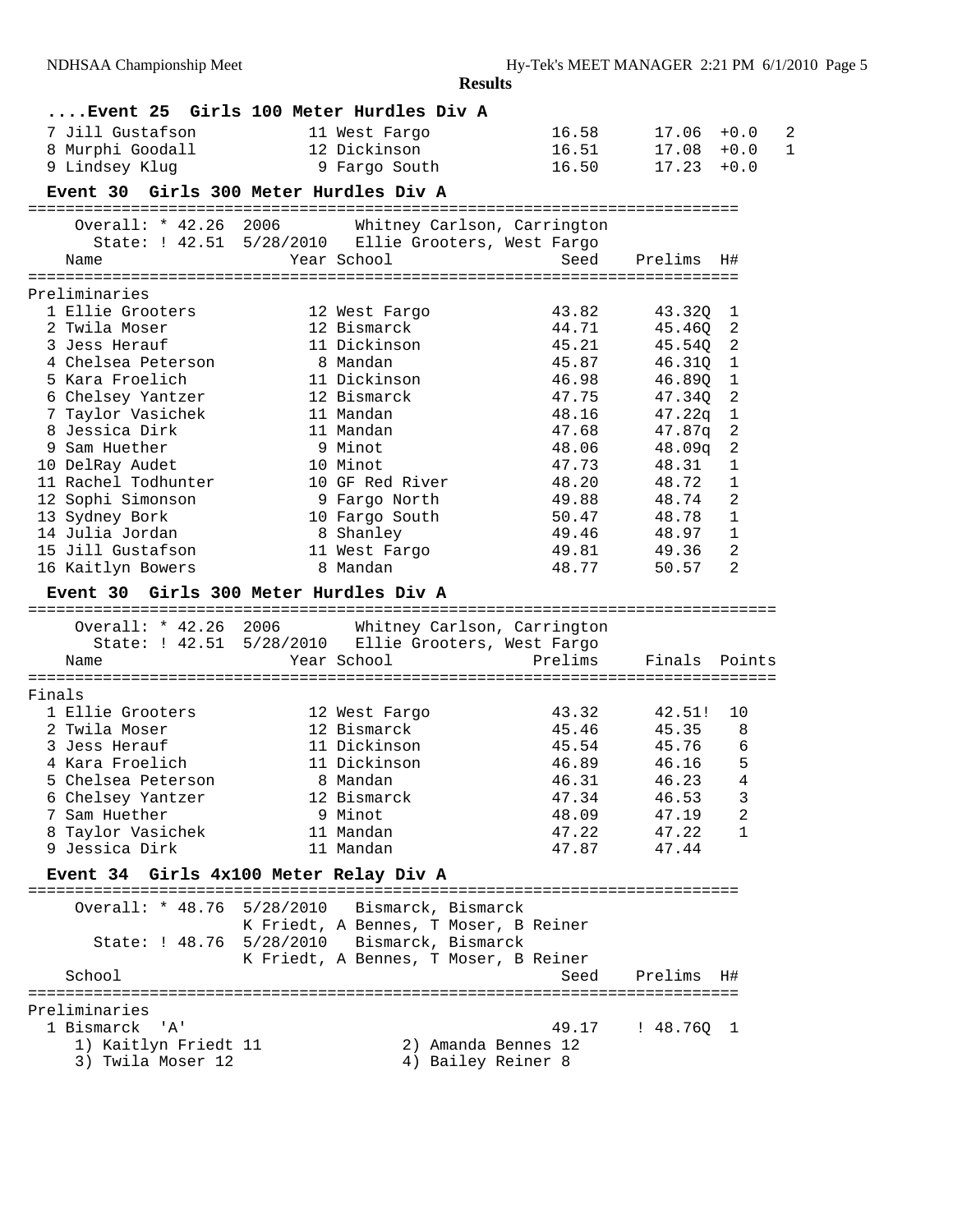## **....Event 34 Girls 4x100 Meter Relay Div A**

| 2 Fargo South 'A'                           | 49.98                                 | 49.60Q        | 2  |
|---------------------------------------------|---------------------------------------|---------------|----|
| 1) Vera Gaylah 10                           | 2) Katie Dockter 12                   |               |    |
| 3) Greta Zietz 12                           | 4) Brittney Bolstad 12                |               |    |
| 3 Dickinson 'A'                             | 49.95                                 | 49.640        | 2  |
| 1) Kara Froelich 11                         | 2) Leslie Beaudoin 10                 |               |    |
| 3) Brie Lynch 11                            | 4) Amity Lantz 11                     |               |    |
| 4 Minot 'A'                                 | 50.63                                 | 50.25Q        | 1  |
| 1) Loni Bryantt 9                           | 2) Teresa Vetter 11                   |               |    |
| 3) Kelsey Braunberger 12                    | 4) Morgan Ihmels 12                   |               |    |
| 5 West Fargo 'A'                            | 51.11                                 | 50.470        | 1  |
| 1) Christina Bruenjes 9                     | 2) Courtney Suppa 8                   |               |    |
| 3) Amanda Levin 8                           | 4) Tessa Krueger 10                   |               |    |
| 6 GF Red River 'A'                          | 51.34                                 | 50.51Q        | 2  |
| 1) Emily Wong 12                            | 2) Hadley Steffen 9                   |               |    |
| 3) Caitlin Knoell 11                        | 4) Erin Wysocki 11                    |               |    |
| 7 Fargo North 'A'                           | 51.91                                 | 51.00q        | -1 |
| 1) Regina Nyanfor 9                         | 2) Toni Rodriguez 8                   |               |    |
| 3) Leslie Rasmussen 12                      | 4) Kira Larson 9                      |               |    |
| 8 Century 'A'                               | 51.85                                 | $51.20q$ 1    |    |
| 1) Maria Hoff 10                            | 2) Lexi Ely 10                        |               |    |
| 3) Macy Egeland 12                          | 4) Myranda Merkel 8                   |               |    |
| 9 Mandan 'A'                                | 51.59                                 | $51.46q$ 2    |    |
| 1) Kayla Helbling 8                         | 2) Taylor Miller 11                   |               |    |
| 3) Micaela Longtin 10                       | 4) Brandy Roehrich 11                 |               |    |
| 10 Jamestown 'A'                            | 52.94                                 | 52.85         | 2  |
| 1) Kayla Schumacher 12                      | 2) Ally Ova 9                         |               |    |
| 3) McKayla Orr 8                            | 4) Nikki Iverson 12                   |               |    |
| 11 GF Central 'A'                           | 54.37                                 | 53.40         | 2  |
| 1) Abby Osowski 9                           | 2) Sydney Lund 10                     |               |    |
| 3) Taylor Peterson 10                       | 4) Alicia Smith 11                    |               |    |
| 12 Williston 'A'                            | 55.30                                 | 54.25         | 1  |
| 1) Hailey Horob 10                          | 2) Victoria Douglas 10                |               |    |
| 3) Kinsi Olson 12                           | 4) Amanda Nelson 7                    |               |    |
| -- Shanley 'A'                              | 55.81                                 | DO.           | 1  |
| 1) Danae Hoffart 10                         | 2) Julia Jordan 8                     |               |    |
| 3) Lauren Sandy 8                           | 4) Alex Day 9                         |               |    |
| Event 34 Girls 4x100 Meter Relay Div A      |                                       |               |    |
| Overall: * 48.76 5/28/2010                  | Bismarck, Bismarck                    |               |    |
|                                             | K Friedt, A Bennes, T Moser, B Reiner |               |    |
| State: ! 48.76 5/28/2010 Bismarck, Bismarck |                                       |               |    |
|                                             | K Friedt, A Bennes, T Moser, B Reiner |               |    |
| School                                      | Prelims                               | Finals Points |    |
|                                             |                                       |               |    |

Finals<br>1 Bismarck 'A' 1 Bismarck 'A' 48.76 49.86 10 1) Kaitlyn Friedt 11 2) Amanda Bennes 12 3) Twila Moser 12 (4) Bailey Reiner 8 2 Fargo South 'A' 49.60 49.96 8 1) Vera Gaylah 10 2) Katie Dockter 12 3) Greta Zietz 12 4) Brittney Bolstad 12 3 Dickinson 'A' 49.64 50.14 6 1) Kara Froelich 11 2) Leslie Beaudoin 10 3) Brie Lynch 11 1 4) Amity Lantz 11 4 Minot 'A' 50.25 51.06 5 1) Loni Bryantt 9 2) Teresa Vetter 11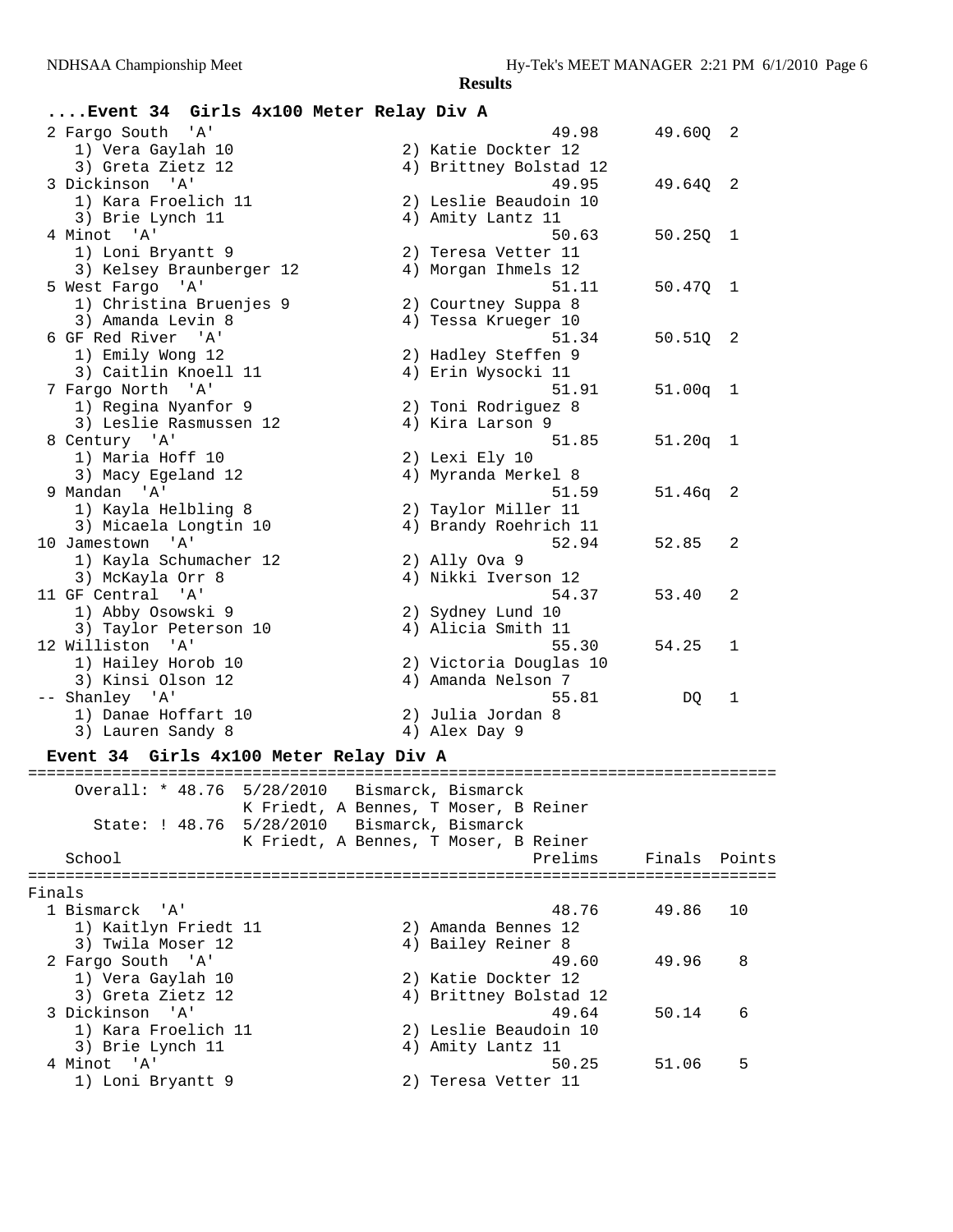| Event 34 Girls 4x100 Meter Relay Div A |                                                     |              |         |
|----------------------------------------|-----------------------------------------------------|--------------|---------|
| 3) Kelsey Braunberger 12               | 4) Morgan Ihmels 12                                 |              |         |
| 5 West Fargo 'A'                       | 50.47                                               | 51.41        | 4       |
| 1) Christina Bruenjes 9                | 2) Courtney Suppa 8                                 |              |         |
| 3) Amanda Levin 8                      | 4) Tessa Krueger 10                                 |              |         |
| 6 GF Red River 'A'                     | 50.51                                               | 51.58        | 3       |
| 1) Emily Wong 12                       | 2) Hadley Steffen 9                                 |              |         |
| 3) Caitlin Knoell 11                   | 4) Erin Wysocki 11                                  |              |         |
| 7 Century 'A'                          | 51.20                                               | 52.14        | 2       |
| 1) Maria Hoff 10                       | 2) Madi Buck 12                                     |              |         |
| 3) Macy Egeland 12                     | 4) Lexi Ely 10                                      |              |         |
| 8 Fargo North 'A'                      | 51.00                                               | 52.19        | 1       |
| 1) Regina Nyanfor 9                    | 2) Toni Rodriguez 8                                 |              |         |
| 3) Leslie Rasmussen 12                 | 4) Kira Larson 9                                    |              |         |
| 9 Mandan 'A'                           | 51.46                                               | 56.01        |         |
| 1) Kayla Helbling 8                    | 2) Taylor Miller 11                                 |              |         |
| 3) Micaela Longtin 10                  | 4) Brandy Roehrich 11                               |              |         |
| Event 38 Girls 4x200 Meter Relay Div A |                                                     |              |         |
|                                        |                                                     |              |         |
| Overall: $* 1:43.41$<br>2006           | Milnor/Wynd/Lidg, Milnor/Wynd/Lidg                  |              |         |
|                                        | C Boyer, J Ellefson, T Mauch, K Stark               |              |         |
| 2004<br>State: ! 1:43.51               | Bismarck, Bismarck                                  |              |         |
|                                        | Kelsey Reimnitz, DevonWentz, ShaleeSchochKacieSweep |              |         |
| School                                 | Seed                                                | Prelims H#   |         |
| Preliminaries                          |                                                     |              |         |
| 1 GF Red River 'A'                     | 1:46.67                                             | 1:44.02Q     | 1       |
| 1) Hadley Steffen 9                    | 2) Erin Wysocki 11                                  |              |         |
| 3) Caitlin Knoell 11                   | 4) Carolyn Shabb 11                                 |              |         |
| 2 Fargo South 'A'                      | 1:47.83                                             | 1:45.06Q     | 2       |
| 1) Brittney Bolstad 12                 | 2) Greta Zietz 12                                   |              |         |
| 3) Vera Gaylah 10                      | 4) Tia Miller 10                                    |              |         |
| 3 Minot 'A'                            | 1:45.42                                             | 1:44.02Q     | ı       |
| 1) Loni Bryantt 9                      | 2) Teresa Vetter 11                                 |              |         |
| 3) Kelsey Braunberger 12               | 4) Morgan Ihmels 12                                 |              |         |
| 4 West Fargo 'A'                       | 1:45.88                                             | 1:45.33Q     | 2       |
| 1) Christina Bruenjes 9                | 2) Courtney Suppa 8                                 |              |         |
| 3) Amanda Levin 8                      | 4) Tessa Krueger 10                                 |              |         |
| 5 Fargo North 'A'                      | 1:48.94                                             | 1:46.050     | ı       |
| 1) Regina Nyanfor 9                    | 2) Carmen Ross 7                                    |              |         |
| 3) Shaina Pfau 8                       | 4) Kira Larson 9                                    |              |         |
| 6 Bismarck<br>' A '                    | 1:45.67                                             | 1:46.53Q     | - 2     |
| 1) Kayla Schuh 12                      | 2) Caitlyn Carlson 9                                |              |         |
| 3) McKenzie Enderson 10                | 4) Shantel Schuh 12                                 |              |         |
| 7 Dickinson<br>' A '                   | 1:47.31                                             | 1:46.11q     | $\perp$ |
| 1) Kara Froelich 11                    | 2) Leslie Beaudoin 10                               |              |         |
| 3) Stormie Sickler 11                  | 4) Amity Lantz 11                                   |              |         |
| 8 Century 'A'                          | 1:47.73                                             | $1:46.59q$ 2 |         |
| 1) Lexi Ely 10                         | 2) Madi Buck 12                                     |              |         |
| 3) Jessie Steinwand 11                 | 4) Macy Egeland 12                                  |              |         |
| 9 Mandan<br>' A '                      | 1:49.24                                             | 1:47.49q     | - 1     |
| 1) Kayla Helbling 8                    | 2) Taylor Miller 11                                 |              |         |
| 3) Micaela Longtin 10                  | 4) Chelsea Peterson 8                               |              |         |
| 10 Wahpeton 'A'                        | 1:51.19                                             | 1:50.15      | 2       |
| 1) Jordyn Braun 11                     | 2) Kasey Lasch 11                                   |              |         |
| 3) Ariel Edwards 12                    | 4) Molly Wynn 9                                     |              |         |
| 11 GF Central 'A'                      | 1:54.33                                             | 1:53.32      | 2       |
|                                        |                                                     |              |         |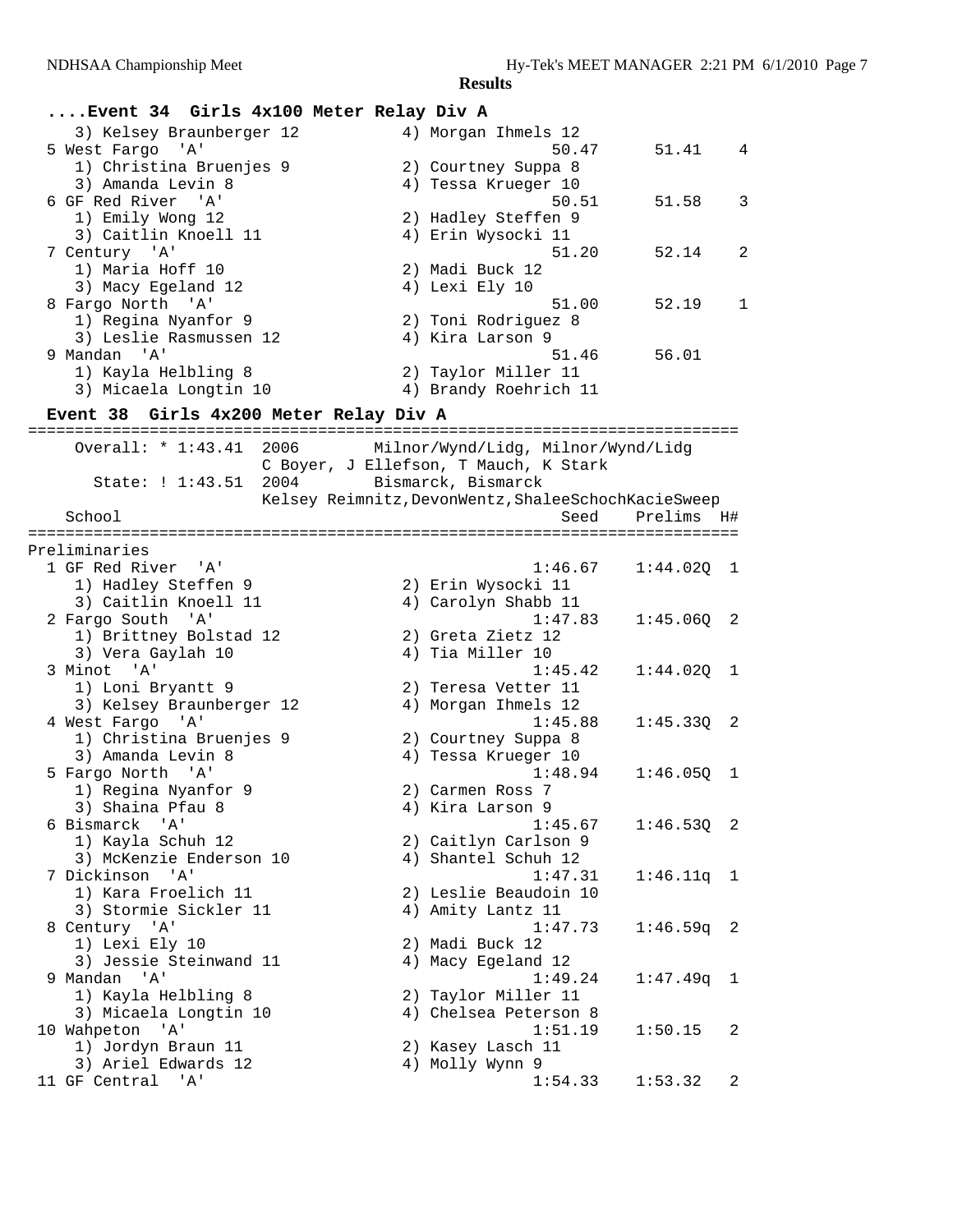|        | Event 38 Girls 4x200 Meter Relay Div A      |          |                                                     |                                |                  |
|--------|---------------------------------------------|----------|-----------------------------------------------------|--------------------------------|------------------|
|        | 1) Taylor Peterson 10                       |          | 2) Ali Lindsay 9                                    |                                |                  |
|        | 3) Alicia Smith 11                          |          | 4) Sydney Lund 10                                   |                                |                  |
|        | 'A'<br>12 Jamestown                         |          | 1:54.82                                             | 1:56.86                        | 1                |
|        | 1) Bre Carlson 9                            |          | 2) Ally Ova 9                                       |                                |                  |
|        | 3) Mikaela Walker 11                        |          | 4) Chelsea Schwind 12                               |                                |                  |
|        | Event 38 Girls 4x200 Meter Relay Div A      |          |                                                     |                                |                  |
|        | Overall: * 1:43.41<br>2006                  |          | Milnor/Wynd/Lidg, Milnor/Wynd/Lidg                  |                                |                  |
|        |                                             |          | C Boyer, J Ellefson, T Mauch, K Stark               |                                |                  |
|        | State: ! 1:43.51<br>2004                    |          | Bismarck, Bismarck                                  |                                |                  |
|        |                                             |          | Kelsey Reimnitz, DevonWentz, ShaleeSchochKacieSweep |                                |                  |
|        | School                                      |          | Prelims                                             |                                | Finals Points    |
| Finals |                                             |          |                                                     |                                |                  |
|        | 1 GF Red River<br>'' A '                    |          | 1:44.02                                             | 1:43.91                        | 10               |
|        | 1) Hadley Steffen 9                         |          | 2) Erin Wysocki 11                                  |                                |                  |
|        | 3) Caitlin Knoell 11                        |          | 4) Carolyn Shabb 11                                 |                                |                  |
|        | 2 Minot 'A'                                 |          | 1:44.02                                             | 1:44.52                        | 8                |
|        | 1) Loni Bryantt 9                           |          | 2) Teresa Vetter 11                                 |                                |                  |
|        | 3) Kelsey Braunberger 12                    |          | 4) Morgan Ihmels 12                                 |                                |                  |
|        | 3 Fargo South 'A'                           |          | 1:45.06<br>2) Katie Dockter 12                      | 1:45.10                        | 6                |
|        | 1) Brittney Bolstad 12<br>3) Vera Gaylah 10 |          | 4) Tia Miller 10                                    |                                |                  |
|        | 4 Bismarck 'A'                              |          | 1:46.53                                             | 1:45.26                        | 5                |
|        | 1) Kayla Schuh 12                           |          | 2) Caitlyn Carlson 9                                |                                |                  |
|        | 3) McKenzie Enderson 10                     |          | 4) Bailey Reiner 8                                  |                                |                  |
|        | 5 West Fargo 'A'                            |          | 1:45.33                                             | 1:46.53                        | 4                |
|        | 1) Christina Bruenjes 9                     |          | 2) Courtney Suppa 8                                 |                                |                  |
|        | 3) Amanda Levin 8                           |          | 4) Tessa Krueger 10                                 |                                |                  |
|        | 6 Mandan 'A'                                |          | 1:47.49                                             | 1:47.42                        | 3                |
|        | 1) Kayla Helbling 8                         |          | 2) Taylor Miller 11                                 |                                |                  |
|        | 3) Micaela Longtin 10                       |          | 4) Chelsea Peterson 8<br>1:46.59                    |                                | 2                |
|        | 7 Century 'A'<br>1) Lexi Ely 10             |          | 2) Madi Buck 12                                     | 1:48.09                        |                  |
|        | 3) Jessie Steinwand 11                      |          | 4) Macy Egeland 12                                  |                                |                  |
|        | 8 Fargo North 'A'                           |          | 1:46.05                                             | 1:49.68                        | 1                |
|        | 1) Regina Nyanfor 9                         |          | 2) Carmen Ross 7                                    |                                |                  |
|        | 3) Shaina Pfau 8                            |          | 4) Sophi Simonson 9                                 |                                |                  |
|        | -- Dickinson 'A'                            |          | 1:46.11                                             | DQ                             |                  |
|        | 1) Kara Froelich 11                         |          | 2) Leslie Beaudoin 10                               |                                |                  |
|        | 3) Stormie Sickler 11                       |          | 4) Amity Lantz 11                                   |                                |                  |
|        | Event 42 Girls 4x400 Meter Relay Div A      |          |                                                     |                                |                  |
|        | Overall: * 4:00.08<br>2003                  |          | Mandan, Mandan                                      |                                |                  |
|        |                                             |          | M Luther, K Streyle, A Taylor, A Streyle            |                                |                  |
|        | State: ! 4:00.08<br>2003                    | , Mandan |                                                     |                                |                  |
|        |                                             |          | M. Luther, K. Streyle, A. Taylor, A. Streyle        |                                |                  |
|        | School                                      |          | Seed                                                |                                | Finals H# Points |
|        | 1 GF Red River<br>י A י                     |          | 4:03.50                                             | ;============================= | 2<br>10          |
|        | 1) Rachel Todhunter 10                      |          | 2) Erin Wysocki 11                                  | 4:04.65                        |                  |
|        | 3) Maggi Ferry 11                           |          | 4) Carolyn Shabb 11                                 |                                |                  |
|        | 2 Dickinson 'A'                             |          | 4:07.63                                             | 4:05.05                        | 8<br>2           |
|        | 1) Brie Lynch 11                            |          | 2) Ally Hoffmann 11                                 |                                |                  |
|        | 3) Leslie Beaudoin 10                       |          | 4) Jess Herauf 11                                   |                                |                  |
|        |                                             |          |                                                     |                                |                  |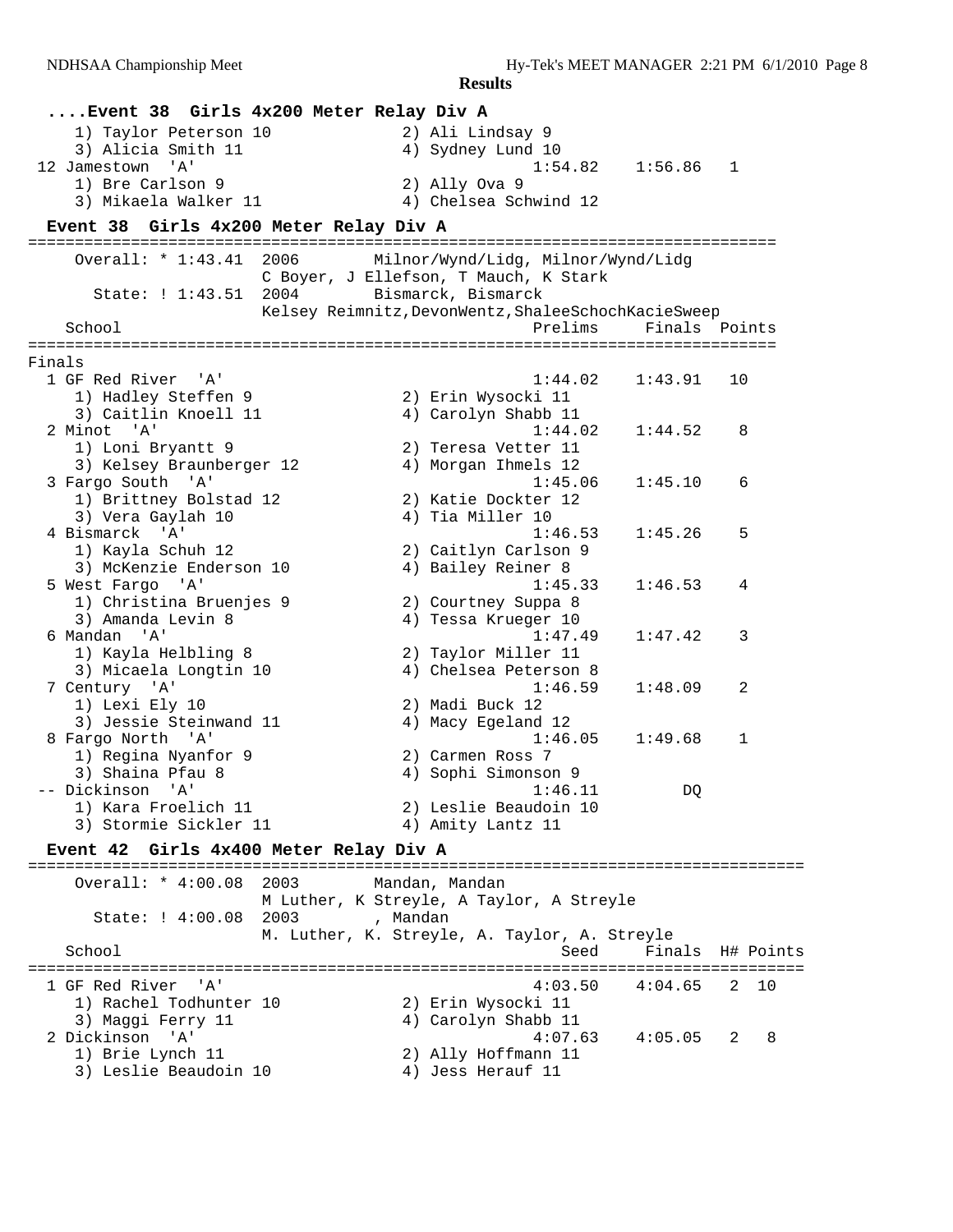### **....Event 42 Girls 4x400 Meter Relay Div A**

| 3 Fargo South 'A'        | 3:53.61                 | 4:06.38 | 2            | - 6          |
|--------------------------|-------------------------|---------|--------------|--------------|
| 1) Paige Rygg 12         | 2) Tarin Lachowitzer 10 |         |              |              |
| 3) Erin Valenti 11       | 4) Frances Conlin 11    |         |              |              |
| 4 Minot 'A'              | 4:08.66                 | 4:07.29 | 2            | 5            |
| 1) Kelsey Braunberger 12 | 2) Teresa Vetter 11     |         |              |              |
| 3) DelRay Audet 10       | 4) Morgan Milbrath 9    |         |              |              |
| 5 Century 'A'            | 4:05.12                 | 4:09.23 | 2            | 4            |
| 1) Jessie Steinwand 11   | 2) Madi Buck 12         |         |              |              |
| 3) Hannah Jeske 10       | 4) Nikki Huelsman 12    |         |              |              |
| 6 Bismarck 'A'           | 4:03.42                 | 4:11.36 | 2            | 3            |
| 1) McKenzie Enderson 10  | 2) Caitlyn Carlson 9    |         |              |              |
| 3) MacKayla Feeney 9     | 4) Kayla Schuh 12       |         |              |              |
| 7 West Fargo 'A'         | 4:05.09                 | 4:12.22 | 2            | 2            |
| 1) Amanda Levin 8        | 2) Jaeden Metcalf 7     |         |              |              |
| 3) Keana Karnopp 9       | 4) Jessica Rosenau 9    |         |              |              |
| 8 Fargo North 'A'        | 4:04.57                 | 4:12.63 | 2            | $\mathbf{1}$ |
| 1) Regina Nyanfor 9      | 2) Carmen Ross 7        |         |              |              |
| 3) Andie Sarafolean 8    | 4) Kira Larson 9        |         |              |              |
| 9 Mandan 'A'             | 4:11.01                 | 4:12.76 | 2            |              |
| 1) Taylor Miller 11      | 2) Chelsea Peterson 8   |         |              |              |
| 3) Shelby Peterson 9     | 4) Jessica Dirk 11      |         |              |              |
| 10 Wahpeton 'A'          | 4:18.20                 | 4:17.93 | $\mathbf{1}$ |              |
| 1) Ariel Edwards 12      | 2) Kasey Lasch 11       |         |              |              |
| 3) Jordain Formaneck 8   | 4) Amy Elliot 11        |         |              |              |
| 11 GF Central 'A'        | 4:18.71                 | 4:21.13 | 1            |              |
| 1) Sydney Lund 10        | 2) Hanna Brown 10       |         |              |              |
| 3) Jessica Lindsay 11    | 4) Ali Lindsay 9        |         |              |              |
| 12 Williston 'A'         | 4:20.35                 | 4:28.54 | 1            |              |
| 1) Whitney Harrison 12   | 2) Moriah Juhl 11       |         |              |              |
| 3) Riley Ceglowski 9     | 4) Brooke McNary 11     |         |              |              |

#### **Event 46 Girls 4x800 Meter Relay Div A**

================================================================================ Overall: \* 9:29.79 1999 , Bismarck Century J. Kindschi, M. Jacobson, Katie Reim, Beth Hoge State: ! 9:29.79 1999 , Bismarck Century J. Kindschi, M. Jacobson, K. Reim, B. Hoge School Seed Finals Points ================================================================================ 1 Fargo South 'A' 9:55.76 9:35.78 10 1) Tarin Lachowitzer 10 2) Katie Bostrom 8 3) Paige Rygg 12 (4) Erin Valenti 11 2 Century 'A' 9:59.24 9:37.15 8 1) Chelsea Boger 11 2) Andrea Markwart 11 3) Nikki Huelsman 12 4) Jessie Steinwand 11 3 West Fargo 'A' 9:45.25 9:39.62 6 1) Christine Baltezore 9 2) Keana Karnopp 9 3) Brooke Grooters 9 (4) Alissa Mears 10 4 Minot 'A' 9:39.44 9:43.39 5 1) Jaime VanderVorste 10 2) Sam Huether 9 3) Ashley Brey 12 (4) Brecca Wahlund 11 5 Bismarck 'A' 9:54.38 9:50.70 4 1) Brooklyn Beehler 11 120 20 Libby Fontenot 8 3) Tessa Haussler 10 4) Kayla Schuh 12 6 GF Red River 'A' 9:59.26 9:52.46 3 1) Zoe Schreiner 9 2) Maggi Ferry 11 3) Megan Stoley 12 4) Katie Ronkowski 11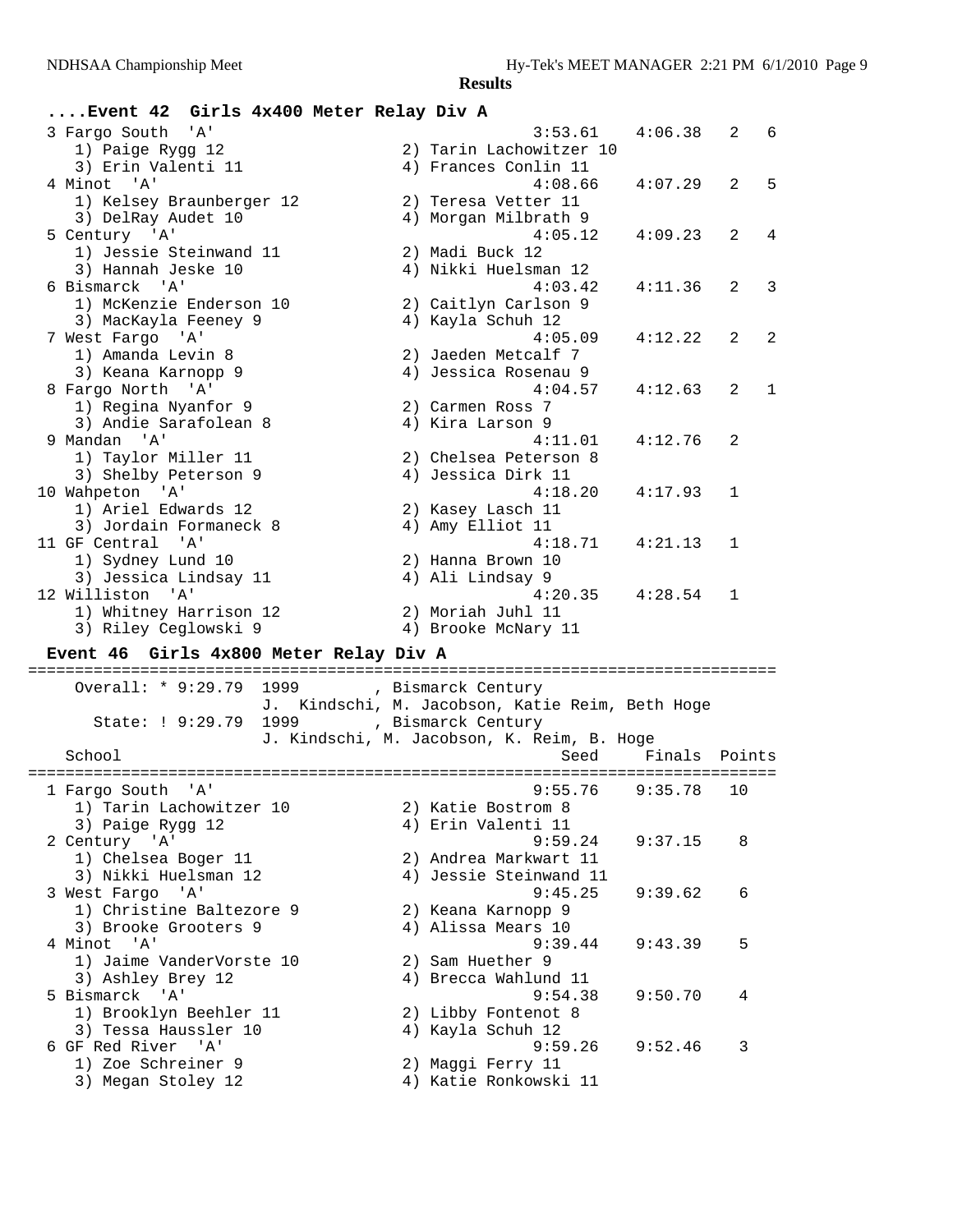# **....Event 46 Girls 4x800 Meter Relay Div A**

| 7 Shanley 'A'           | 10:02.54               | 9:55.91  | 2 |
|-------------------------|------------------------|----------|---|
| 1) Alex Backlund 8      | 2) Nicole Carew 11     |          |   |
| 3) Sadie Rivard 11      | 4) Taylor Baumler 8    |          |   |
| 8 Dickinson 'A'         | $10:06.60$ $10:10.01$  |          | 1 |
| 1) Ally Hoffmann 11     | 2) Maleah Leiss 9      |          |   |
| 3) Lynae Messer 10      | 4) Stormie Sickler 11  |          |   |
| 9 Williston 'A'         | $10:21.27$ $10:20.63$  |          |   |
| 1) Whitney Harrison 12  | 2) Moriah Juhl 11      |          |   |
| 3) Cayli Slette 7       | 4) Sierra Wetzel 7     |          |   |
| 10 Mandan 'A'           | 10:09.04               | 10:26.44 |   |
| 1) Rachel Wingenbach 10 | 2) Shelby Peterson 9   |          |   |
| 3) Nicole Trenda 9      | 4) Courtney Goetz 9    |          |   |
| 11 Fargo North 'A'      | 9:48.69                | 10:50.26 |   |
| 1) Sydney Pladson 8     | 2) Emily Roche 9       |          |   |
| 3) Andie Sarafolean 8   | 4) Abby Roche 11       |          |   |
| 12 Wahpeton 'A'         | $10:56.66$ $10:50.30$  |          |   |
| 1) Tawny Irwin 10       | 2) Ashley Edwardson 10 |          |   |
| 3) Morgan Glines 10     | 4) Amy Elliot 11       |          |   |

### **Event 50 Girls High Jump Div A**

================================================================================ Overall: \* 5-09.25 2003 Halley Odegaard, Kindred

| Name |                                                                                                                                                                                                                                                                                    |                       |                                                                                                                                                                                                                                                                                                |                        |                                                                                                                                                   |
|------|------------------------------------------------------------------------------------------------------------------------------------------------------------------------------------------------------------------------------------------------------------------------------------|-----------------------|------------------------------------------------------------------------------------------------------------------------------------------------------------------------------------------------------------------------------------------------------------------------------------------------|------------------------|---------------------------------------------------------------------------------------------------------------------------------------------------|
|      |                                                                                                                                                                                                                                                                                    |                       |                                                                                                                                                                                                                                                                                                |                        |                                                                                                                                                   |
|      |                                                                                                                                                                                                                                                                                    |                       | $5 - 06.00$                                                                                                                                                                                                                                                                                    | $5 - 06.00$            | 10                                                                                                                                                |
|      |                                                                                                                                                                                                                                                                                    |                       | $5 - 06.00$                                                                                                                                                                                                                                                                                    | $5 - 05.00$            | 8                                                                                                                                                 |
|      |                                                                                                                                                                                                                                                                                    |                       |                                                                                                                                                                                                                                                                                                | $5 - 03.00$            | 6                                                                                                                                                 |
|      |                                                                                                                                                                                                                                                                                    |                       |                                                                                                                                                                                                                                                                                                | $J5 - 03.00$           | 5                                                                                                                                                 |
|      |                                                                                                                                                                                                                                                                                    |                       | $5 - 06.00$                                                                                                                                                                                                                                                                                    | $5 - 01.00$            | 4                                                                                                                                                 |
|      |                                                                                                                                                                                                                                                                                    |                       | $5 - 01.00$                                                                                                                                                                                                                                                                                    | $J5 - 01.00$           | 3                                                                                                                                                 |
|      |                                                                                                                                                                                                                                                                                    |                       |                                                                                                                                                                                                                                                                                                |                        | $\overline{2}$                                                                                                                                    |
|      |                                                                                                                                                                                                                                                                                    |                       |                                                                                                                                                                                                                                                                                                | J4-11.00               |                                                                                                                                                   |
|      |                                                                                                                                                                                                                                                                                    |                       |                                                                                                                                                                                                                                                                                                | $J4 - 11.00$           |                                                                                                                                                   |
|      |                                                                                                                                                                                                                                                                                    |                       |                                                                                                                                                                                                                                                                                                | $J4-11.00$             |                                                                                                                                                   |
|      |                                                                                                                                                                                                                                                                                    |                       | $4 - 11.00$                                                                                                                                                                                                                                                                                    | $J4-11.00$             |                                                                                                                                                   |
|      |                                                                                                                                                                                                                                                                                    |                       | $5 - 01.00$                                                                                                                                                                                                                                                                                    | $4 - 09.00$            |                                                                                                                                                   |
|      |                                                                                                                                                                                                                                                                                    |                       | $4 - 09.00$                                                                                                                                                                                                                                                                                    | $4 - 09.00$            |                                                                                                                                                   |
|      |                                                                                                                                                                                                                                                                                    |                       |                                                                                                                                                                                                                                                                                                | $4 - 09.00$            |                                                                                                                                                   |
|      |                                                                                                                                                                                                                                                                                    |                       |                                                                                                                                                                                                                                                                                                | $4 - 09.00$            |                                                                                                                                                   |
|      | 1 Hannah Larson<br>2 Amanda Bennes<br>3 Kira Larson<br>4 Ann Govig<br>5 Greta Zietz<br>6 Jasmine Moffett<br>7 Madi Buck<br>8 Anna Hruby<br>9 Kara Nygaard<br>9 Kelsey Conneran<br>9 Katie Ronkowski<br>12 Shelby Gustafson<br>12 Ashley Sebelius<br>12 Jordan Hahn<br>12 Ali Moody | State: ! 5-08.25 1993 | Year School<br>==============================<br>9 Century<br>12 Bismarck<br>9 Fargo North<br>10 Century<br>12 Fargo South<br>10 Fargo South<br>12 Century<br>12 Bismarck<br>12 Jamestown<br>11 GF Red River<br>11 GF Red River<br>8 West Fargo<br>12 Devils Lake<br>11 Century<br>9 Dickinson | Cindy Leingang, Mandan | Finals Points<br>Seed<br>$5 - 09.00$<br>$5 - 05.00$<br>$5-01.00$ $4-11.00$<br>$5 - 01.00$<br>$5 - 01.00$<br>$5 - 01.00$<br>4-11.00<br>$5 - 03.00$ |

### **Event 54 Girls Long Jump Div A**

|  | Overall: * 19-05.50<br>State: ! 19-03.25<br>Name | 2006<br>2005 | Year School    | Whitney Carlson, Carrington<br>McKenzie Mehlisch, Fargo South<br>Seed | Finals       |     | Wind Points    |
|--|--------------------------------------------------|--------------|----------------|-----------------------------------------------------------------------|--------------|-----|----------------|
|  | 1 Amanda Bennes                                  |              | 12 Bismarck    | $18 - 03.50$                                                          | $18 - 08.25$ | NWI | 1 O            |
|  | 2 Bailey Reiner                                  |              | 8 Bismarck     | $17 - 09.00$                                                          | $18 - 00.00$ | NWI | 8              |
|  | 3 Hadley Steffen                                 |              | 9 GF Red River | $16 - 11.75$                                                          | $17 - 11.75$ | NWI | 6              |
|  | 4 Hannah Jeske                                   |              | 10 Century     | $17 - 11.00$                                                          | $17 - 11.25$ | NWI | 5              |
|  | 5 Chelsey Yantzer                                |              | 12 Bismarck    | $17 - 05.50$                                                          | $17 - 07.50$ | NWI | 4              |
|  | 6 Katie Dockter                                  |              | 12 Fargo South | $17 - 05.50$                                                          | $17 - 07.00$ | NWI | 3              |
|  | 7 Christina Bruenjes                             |              | 9 West Fargo   | $17 - 04.25$                                                          | $17 - 02.00$ | NWI | $\mathfrak{D}$ |
|  | 8 Taylor Vasichek                                |              | 11 Mandan      | $16 - 10.00$                                                          | $16 - 10.00$ | NWI |                |
|  | 9 Lexi Ely                                       |              | 10 Century     | $16 - 11.00$                                                          | $16 - 08.00$ | NWI |                |
|  | 10 Nikki Iverson                                 |              | 12 Jamestown   | $17 - 00.50$                                                          | $16 - 06.50$ | NWI |                |
|  |                                                  |              |                |                                                                       |              |     |                |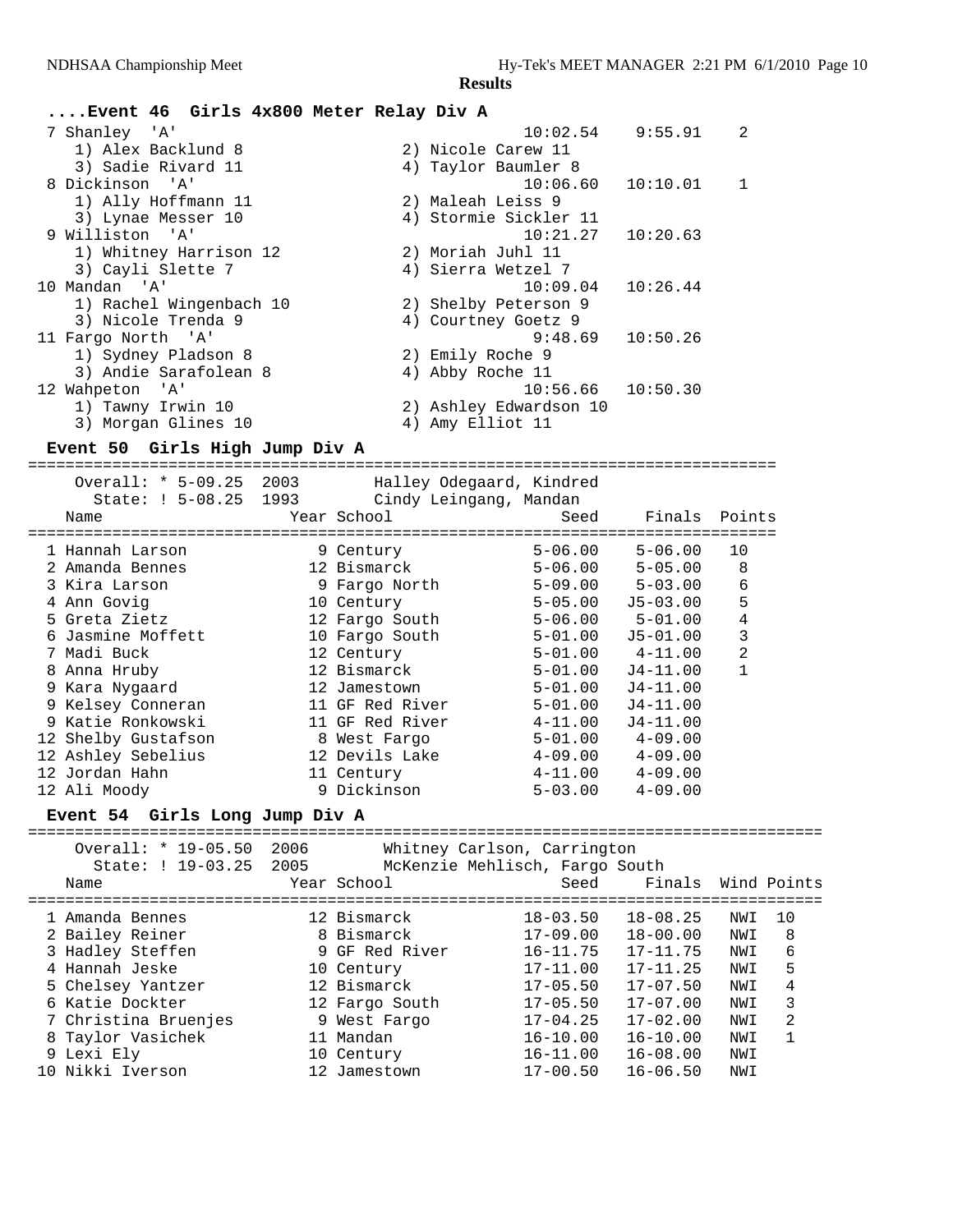| Event 54 Girls Long Jump Div A |                                         |      |                 |                               |                     |             |    |
|--------------------------------|-----------------------------------------|------|-----------------|-------------------------------|---------------------|-------------|----|
|                                | 10 Colie Sabol                          |      | 10 GF Red River | $15 - 01.25$                  | $16 - 06.50$        | NWI         |    |
|                                | 12 Jordyn Braun                         |      | 11 Wahpeton     | $16 - 09.00$                  | $15 - 10.75$        | NWI         |    |
|                                | -- Vera Gaylah                          |      | 10 Fargo South  | $15 - 02.00$                  | ND                  | NWI         |    |
|                                | Event 58 Girls Triple Jump Div A        |      |                 |                               |                     |             |    |
|                                | ===========<br>Overall: * 39-04.25      | 1998 | -------         | Crystal Cummins, Fargo South  |                     |             |    |
|                                | State: ! 39-04.25                       | 1998 |                 | Crystal Cummins, Fargo South  |                     |             |    |
|                                | Name                                    |      | Year School     | Seed                          | Finals              | Wind Points |    |
|                                |                                         |      |                 |                               |                     |             |    |
|                                | 1 Christina Bruenjes                    |      | 9 West Fargo    | $36 - 07.75$                  | $36 - 10.00$        | NWI         | 10 |
|                                | 2 Katie Dockter                         |      | 12 Fargo South  | $36 - 08.00$                  | $36 - 08.00$        | NWI         | 8  |
|                                | 3 Nikki Iverson                         |      | 12 Jamestown    | $36 - 04.75$                  | $J36-08.00$         | NWI         | 6  |
|                                | 4 Brianna Dufault                       |      | 12 GF Red River | $34 - 10.00$                  | $35 - 08.00$        | NWI         | 5  |
|                                | 5 Chelsey Yantzer                       |      | 12 Bismarck     | $35 - 10.00$                  | $35 - 07.00$        | NWI         | 4  |
|                                | 6 Emily Wong                            |      | 12 GF Red River | $34 - 03.25$                  | $34 - 10.50$        | NWI         | 3  |
|                                | 7 Taylor Vasichek                       |      | 11 Mandan       | $35 - 09.00$                  | $34 - 09.00$        | NWI         | 2  |
|                                | 8 Amanda Bennes                         |      | 12 Bismarck     | $35 - 08.00$                  | $34 - 08.00$        | NWI         | 1  |
|                                | 9 Leslie Beaudoin                       |      | 10 Dickinson    | $34 - 10.00$                  | $34 - 02.00$        | NWI         |    |
|                                | 10 Kathryn Pomeroy                      |      | 10 Bismarck     | $34 - 02.00$                  | $34 - 01.25$        | NWI         |    |
|                                | 11 Jill Gustafson                       |      | 11 West Fargo   | $34 - 05.25$                  | $34 - 00.00$        | NWI         |    |
|                                | 12 Colie Sabol                          |      | 10 GF Red River | $34 - 00.50$                  | $33 - 05.50$        | NWI         |    |
|                                | 13 Hannah Larson                        |      | 9 Century       | $34 - 02.00$                  | $33 - 04.75$        | NWI         |    |
|                                | 14 Alexis Goldade                       |      | 9 Mandan        | $34 - 05.00$                  | $33 - 04.00$        | NWI         |    |
|                                | 14 Hannah Jeske                         |      | 10 Century      | $35 - 04.00$                  | $33 - 04.00$        | NWI         |    |
|                                | 16 Katelyn Friedt                       |      | 11 Bismarck     | $35 - 00.50$                  | $33 - 02.50$        | NWI         |    |
|                                | 17 Ashley Bohrer                        |      | 9 Century       | $34 - 03.00$                  | $33 - 01.00$        | NWI         |    |
|                                | Girls Shot Put Div A<br><b>Event 62</b> |      |                 |                               |                     |             |    |
|                                | =========                               |      |                 |                               | =================== |             |    |
|                                | Overall: * 48-02.75                     | 2001 |                 | Briona Reynolds, GF Red River |                     |             |    |
|                                | State: ! 48-02.75                       | 2001 |                 | Briona Reynolds, GF Red River |                     |             |    |
|                                | Name                                    |      | Year School     | Seed                          | Finals              | Points      |    |
|                                | 1 Katie Weigel                          |      | 11 Bismarck     | $41 - 05.50$                  | $41 - 05.00$        | 10          |    |
|                                | 2 Mia Lopez                             |      | 11 Fargo North  | $40 - 09.00$                  | $40 - 03.00$        | 8           |    |
|                                | 3 Cherae Reeves                         |      | 11 West Fargo   | $39 - 08.00$                  | $37 - 06.00$        | 6           |    |
|                                | 4 Kayla Simpson                         |      | 11 GF Central   | $37 - 02.00$                  | $36 - 11.00$        | 5           |    |
|                                |                                         |      |                 |                               |                     |             |    |
|                                | 5 Briana Bergrud                        |      | 10 Bismarck     | $35 - 07.00$                  | $35 - 11.00$        | $\,4$       |    |
|                                | 6 Emily Evers                           |      | 12 GF Red River | $34 - 03.75$                  | $J35 - 11.00$       | 3           |    |
|                                | 7 Naomi Rust                            |      | 9 Bismarck      | $38 - 00.50$                  | $35 - 09.00$        |             |    |
|                                | 8 Lexi Bolstad                          |      | 8 Fargo South   | $37 - 02.25$                  | $J35-09.00$         | 1           |    |
|                                | 9 Kate Reich                            |      | 11 GF Red River | $36 - 04.00$                  | $35 - 08.50$        |             |    |
|                                | 10 Jennifer Brandt                      |      | 10 Devils Lake  | $36 - 01.00$                  | $34 - 08.00$        |             |    |
|                                | 11 Danielle Smith                       |      | 11 Century      | $39 - 05.00$                  | $34 - 01.00$        |             |    |
|                                | 11 Sam Engel                            |      | 10 Minot        | $35 - 06.00$                  | $34 - 01.00$        |             |    |
|                                | 13 Allie Kollman                        |      | 11 Fargo South  | $36 - 02.00$                  | $33 - 09.00$        |             |    |
|                                | 14 Kelsey Urquhart                      |      | 10 Jamestown    | $36 - 01.00$                  | $33 - 06.00$        |             |    |
|                                | 15 Kallie Holmen                        |      | 12 Minot        | $36 - 09.00$                  | $33 - 04.00$        |             |    |
|                                | 16 Leshay Flye                          |      | 10 Minot        | $36 - 04.00$                  | $31 - 09.00$        |             |    |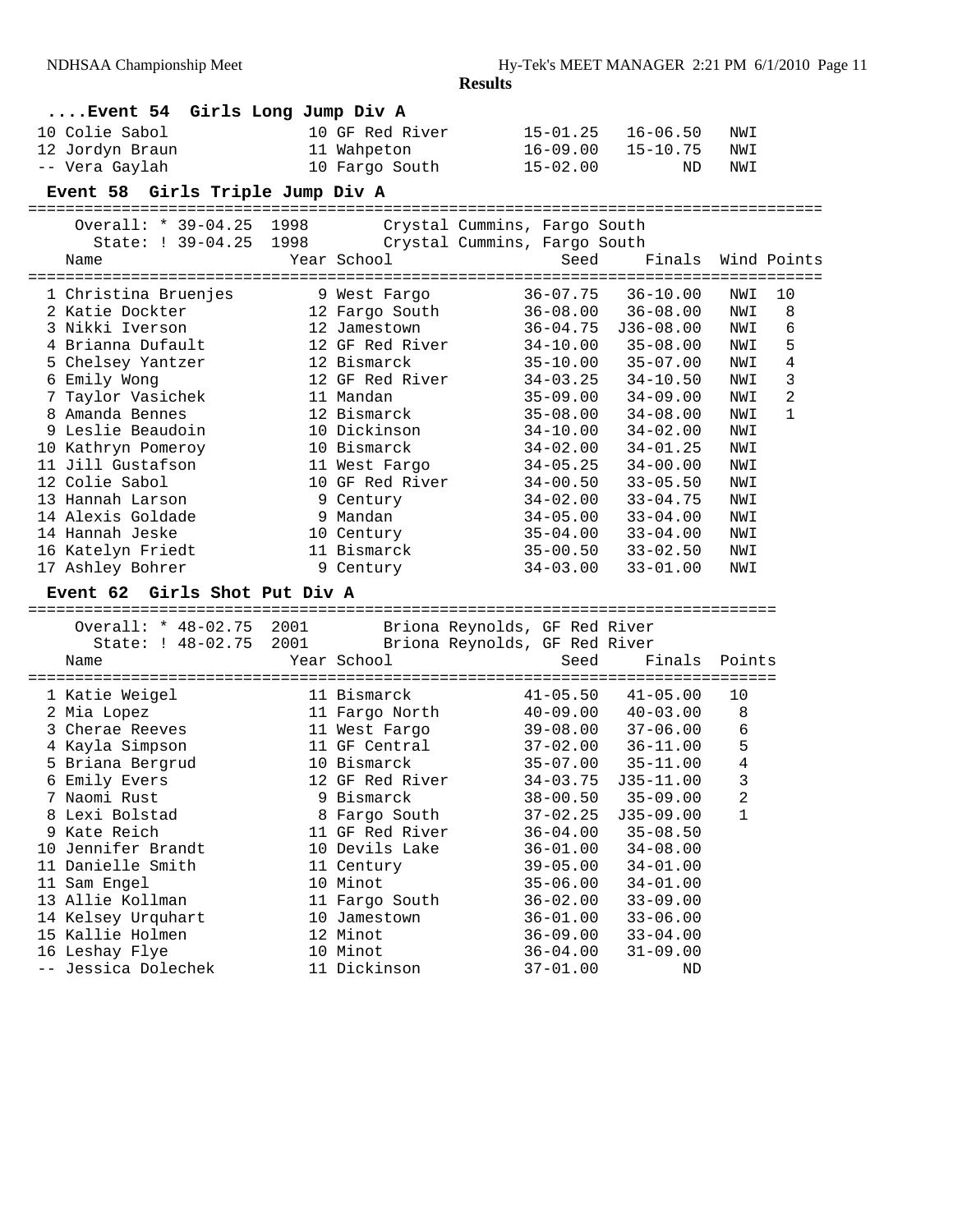# **Event 66 Girls Discus Throw Div A**

| Overall: * 172-00<br>State: ! 172-00<br>Name | 1999<br>Briona Reynolds, GF Red River<br>1999<br>Briona Reynolds, GF Red River<br>Year School | Seed       | Finals     | Points         |
|----------------------------------------------|-----------------------------------------------------------------------------------------------|------------|------------|----------------|
| 1 Katie Weigel                               | 11 Bismarck                                                                                   | $126 - 04$ | $128 - 08$ | 10             |
| 2 Danielle Smith                             | 11 Century                                                                                    | $126 - 07$ | $128 - 07$ | 8              |
| 3 Danielle Clarke                            | 10 Williston                                                                                  | $124 - 11$ | $128 - 06$ | 6              |
| 4 Jess Herauf                                | 11 Dickinson                                                                                  | $121 - 06$ | $127 - 10$ | 5              |
| 5 Jayd Eqqert                                | 10 Minot                                                                                      | $131 - 09$ | $124 - 00$ | 4              |
| 6 Maria Brekkestran                          | 12 West Fargo                                                                                 | $119 - 00$ | $113 - 06$ | 3              |
| 7 Kayla Simpson                              | 11 GF Central                                                                                 | $110 - 02$ | $109 - 11$ | $\overline{2}$ |
| 8 Kallie Holmen                              | 12 Minot                                                                                      | $113 - 00$ | $107 - 00$ | 1              |
| 9 Rachael Wessman                            | 12 Fargo North                                                                                | $100 - 10$ | $99 - 04$  |                |
| 10 Mia Lopez                                 | 11 Fargo North                                                                                | $107 - 10$ | $97 - 03$  |                |
| 11 Sarah Schafer                             | 10 Devils Lake                                                                                | $101 - 10$ | $88 - 10$  |                |
| -- Casie Holzwarth                           | 12 Fargo South                                                                                | $102 - 05$ | ND         |                |
| Event 70                                     | Girls Javelin Throw Div A                                                                     |            |            |                |

|                                                 | Overall: * 148-03 2002<br>State: ! 148-03 2002 |      | Katie Wilson, GF Red River<br>Katie Wilson, GF Red River |                               |               |                |
|-------------------------------------------------|------------------------------------------------|------|----------------------------------------------------------|-------------------------------|---------------|----------------|
| Name                                            |                                                |      | Year School                                              | Seed                          | Finals Points |                |
|                                                 |                                                |      |                                                          |                               |               |                |
| 1 Jess Herauf                                   |                                                |      | 11 Dickinson                                             | $135 - 04$                    | $139 - 06$    | 10             |
| 2 Jayd Eqqert                                   |                                                |      | 10 Minot                                                 | $117 - 05$                    | $120 - 00$    | 8              |
| 3 Anna Hruby                                    |                                                |      | 12 Bismarck                                              | $115 - 08$                    | $117 - 02$    | 6              |
|                                                 | 4 Amber Riopelle                               |      | 11 Mandan                                                | $114 - 08$                    | $117 - 00$    | 5              |
|                                                 | 5 Jordyn Steffen                               |      | 12 GF Red River                                          | 127-06                        | $116 - 09$    | $\overline{4}$ |
|                                                 | 6 Katie Weigel                                 |      | 11 Bismarck                                              | $117 - 11$                    | $114 - 03$    | 3              |
|                                                 | 7 Kara Nygaard                                 |      | 12 Jamestown                                             | $113 - 04$                    | $113 - 05$    | $\overline{c}$ |
|                                                 | 8 Ashley Zeitvogel                             |      | 11 GF Red River                                          | $112 - 02$                    | $113 - 02$    | $\mathbf{1}$   |
| 9 Emily Evers                                   |                                                |      | 12 GF Red River                                          | $110 - 00$                    | $112 - 07$    |                |
|                                                 | 10 Danielle Clarke                             |      | 10 Williston                                             | $107 - 05$                    | $107 - 09$    |                |
|                                                 | 11 Kaycee Gustafson                            |      | 12 Mandan                                                | $115 - 00$                    | $106 - 11$    |                |
| 12 Mia Lopez                                    |                                                |      | 11 Fargo North                                           | $108 - 02$                    | $105 - 03$    |                |
|                                                 | 13 Elizabeth Meyer                             |      | 10 Mandan                                                | $117 - 09$                    | $105 - 01$    |                |
|                                                 | 14 Morgan Burrer                               |      | 11 Wahpeton                                              | $113 - 04$                    | $102 - 08$    |                |
|                                                 | 15 Amanda Schultz                              |      | 12 Fargo South                                           | 98-11                         | $96 - 04$     |                |
| Event 74 Girls Pole Vault Div A                 |                                                |      |                                                          |                               |               |                |
| Overall: * 12-04 2006<br>Kelsey Aide, Bottineau |                                                |      |                                                          |                               |               |                |
|                                                 | State: ! 12-00                                 | 2003 |                                                          | Julie Strenkowski, GF Central |               |                |
| Name                                            |                                                |      | Year School                                              | Seed                          | Finals        | Points         |
|                                                 |                                                |      |                                                          | ----------------              |               |                |

| 1 Ashley Zeitvogel  | 11 GF Red River | $11 - 06.00$ | $11 - 00.00$ | 10   |
|---------------------|-----------------|--------------|--------------|------|
| 2 Ann Govig         | 10 Century      | $10 - 06.00$ | $10 - 03.00$ | 8    |
| 3 Hailey Horob      | 10 Williston    | $10 - 00.00$ | $10 - 00.00$ | 6    |
| 4 Nikki Helstad     | 12 Williston    | $10 - 00.00$ | $J10-00.00$  | 5    |
| 5 Ashley Kramer     | 12 Bismarck     | $10 - 00.00$ | $9 - 06.00$  | 3.50 |
| 5 Kristen Ceglowski | 11 Williston    | $9 - 00.00$  | $9 - 06.00$  | 3.50 |
| 7 Laura Maleckar    | 12 Williston    | $9 - 00.00$  | $9 - 00.00$  | 2    |
| 8 Mckenzie Mcmillan | 11 Century      | $9 - 00.00$  | $8 - 06.00$  | 1    |
| 9 Jenny Zetocha     | 12 Shanley      | $8 - 06.00$  | $J8 - 06.00$ |      |
| 9 Kaycee Gustafson  | 12 Mandan       | $9 - 00.00$  | $J8 - 06.00$ |      |
| 9 Kelsey Helland    | 11 Fargo South  | $8 - 06.00$  | $J8 - 06.00$ |      |
| 12 Hanna Berg       | 8 Fargo North   | $8 - 06.00$  | $8 - 00.00$  |      |
|                     |                 |              |              |      |